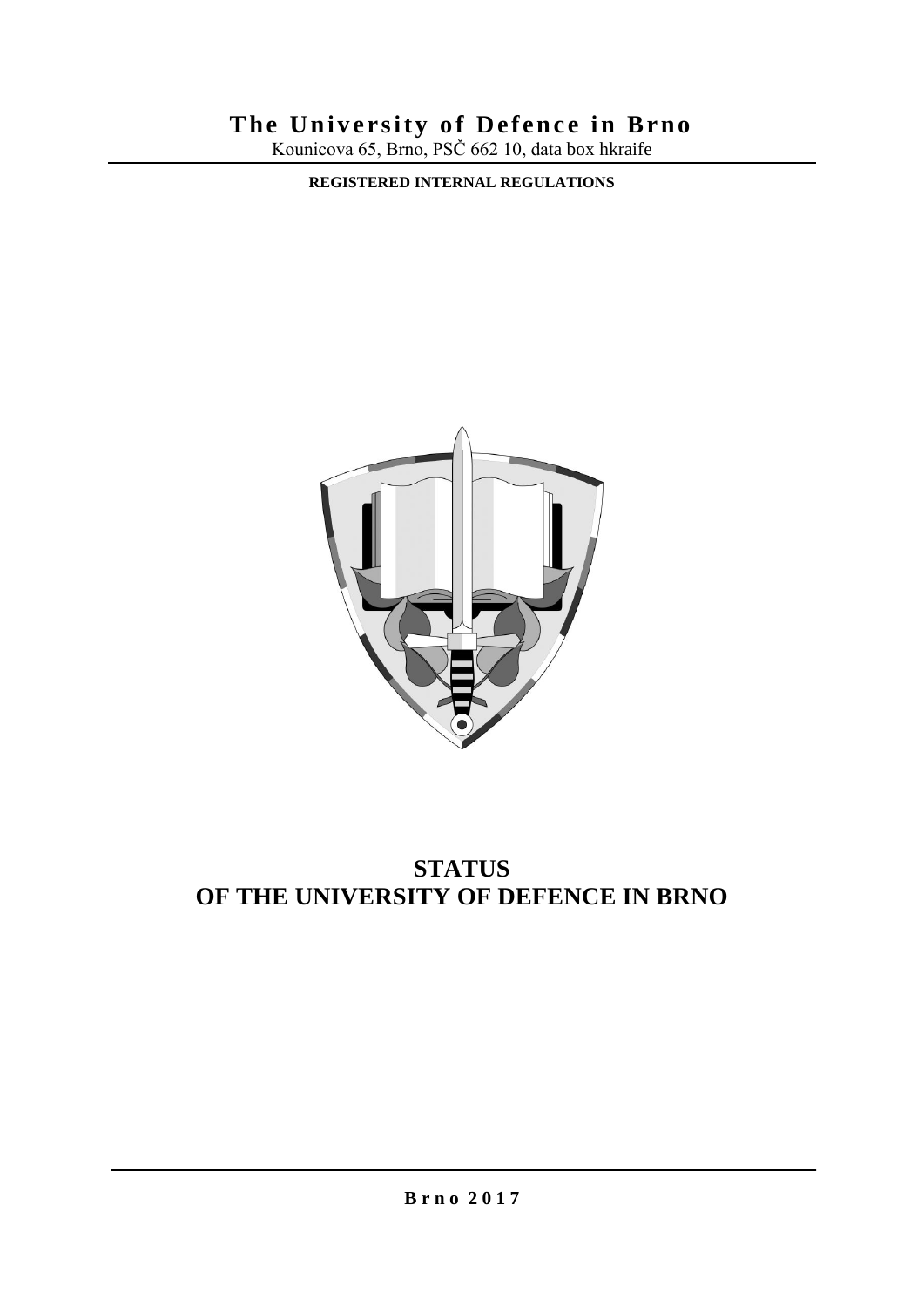# **Table of Contents**

| PART TWO THE UNIVERSITY STRUCTURE AND BODIES, ACADEMIC                              |  |
|-------------------------------------------------------------------------------------|--|
|                                                                                     |  |
|                                                                                     |  |
|                                                                                     |  |
|                                                                                     |  |
|                                                                                     |  |
|                                                                                     |  |
|                                                                                     |  |
|                                                                                     |  |
|                                                                                     |  |
|                                                                                     |  |
|                                                                                     |  |
|                                                                                     |  |
|                                                                                     |  |
|                                                                                     |  |
|                                                                                     |  |
|                                                                                     |  |
|                                                                                     |  |
| PART THREE CURRICULA, UNIVERSITY EDUCATION AND STUDENTS  12                         |  |
|                                                                                     |  |
|                                                                                     |  |
|                                                                                     |  |
|                                                                                     |  |
|                                                                                     |  |
|                                                                                     |  |
|                                                                                     |  |
|                                                                                     |  |
| Article 27 Delivery of Written Documents and Rulings to Students via the University |  |
|                                                                                     |  |
|                                                                                     |  |
| PART FOUR ACADEMIC PERSONNEL AND OTHER EMPLOYEES 15                                 |  |
| Article 29 Academic Personnel and their Service and Employment Relationships  15    |  |
|                                                                                     |  |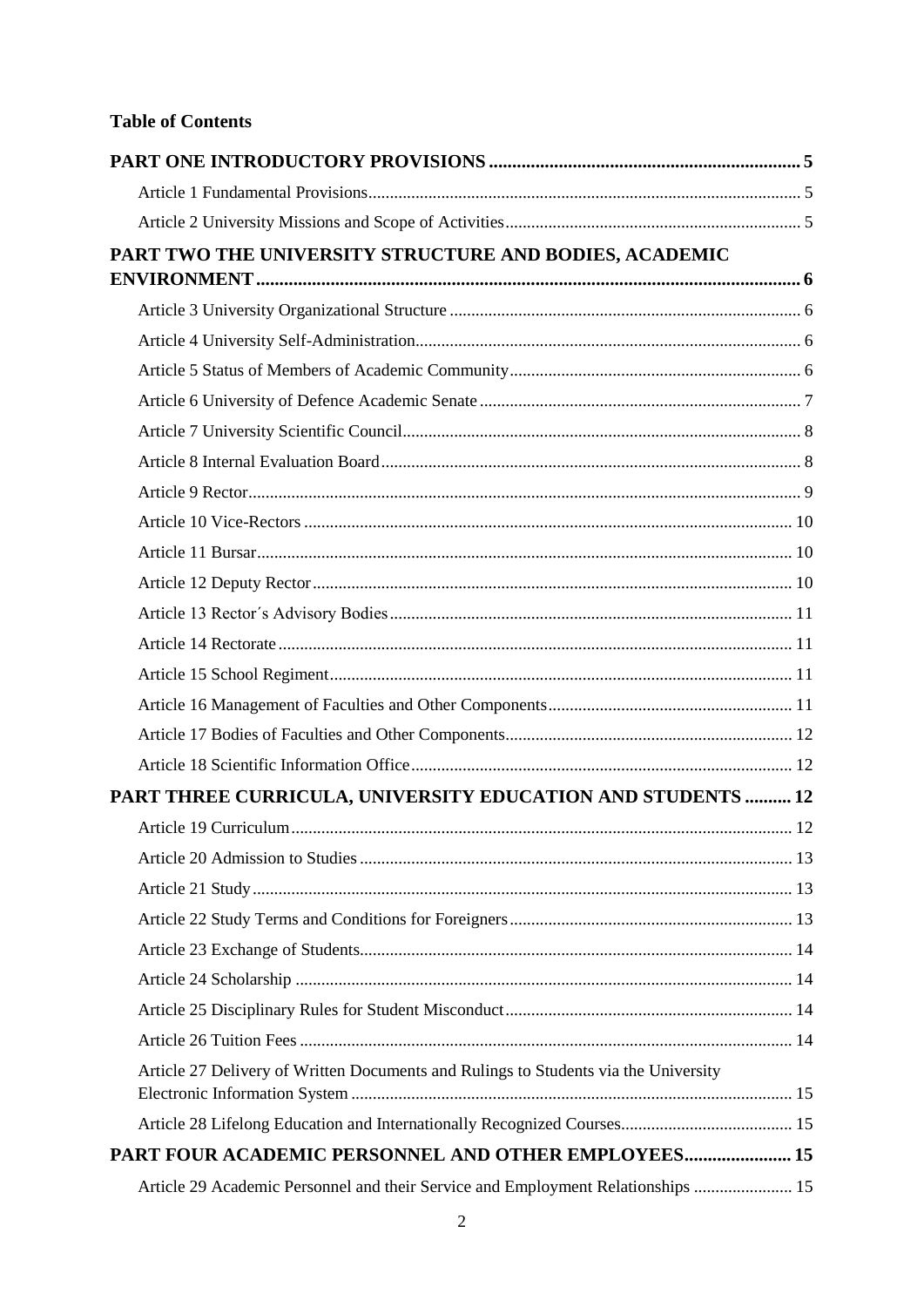| PART FIVE FINANCING AND PROPERTY MANAGEMENT REGULATIONS 16          |  |
|---------------------------------------------------------------------|--|
|                                                                     |  |
|                                                                     |  |
| PART SIX ACADEMIC INSIGNIA AND GOWNS, ACADEMIC CEREMONIES,          |  |
|                                                                     |  |
|                                                                     |  |
|                                                                     |  |
|                                                                     |  |
|                                                                     |  |
|                                                                     |  |
|                                                                     |  |
|                                                                     |  |
|                                                                     |  |
| PART EIGHT ANNULMENT, TEMPORARY AND FINAL PROVISIONS  19            |  |
|                                                                     |  |
|                                                                     |  |
|                                                                     |  |
| Annex No. 1 LIST OF FACULTIES AND OTHER PARTS OF THE UNIVERSITY  20 |  |
|                                                                     |  |
|                                                                     |  |
|                                                                     |  |
|                                                                     |  |
| Annex No. 2 GENERAL CONDITIONS FOR ADMISSION TO STUDIES             |  |
|                                                                     |  |
|                                                                     |  |
|                                                                     |  |
|                                                                     |  |
|                                                                     |  |
|                                                                     |  |
|                                                                     |  |
|                                                                     |  |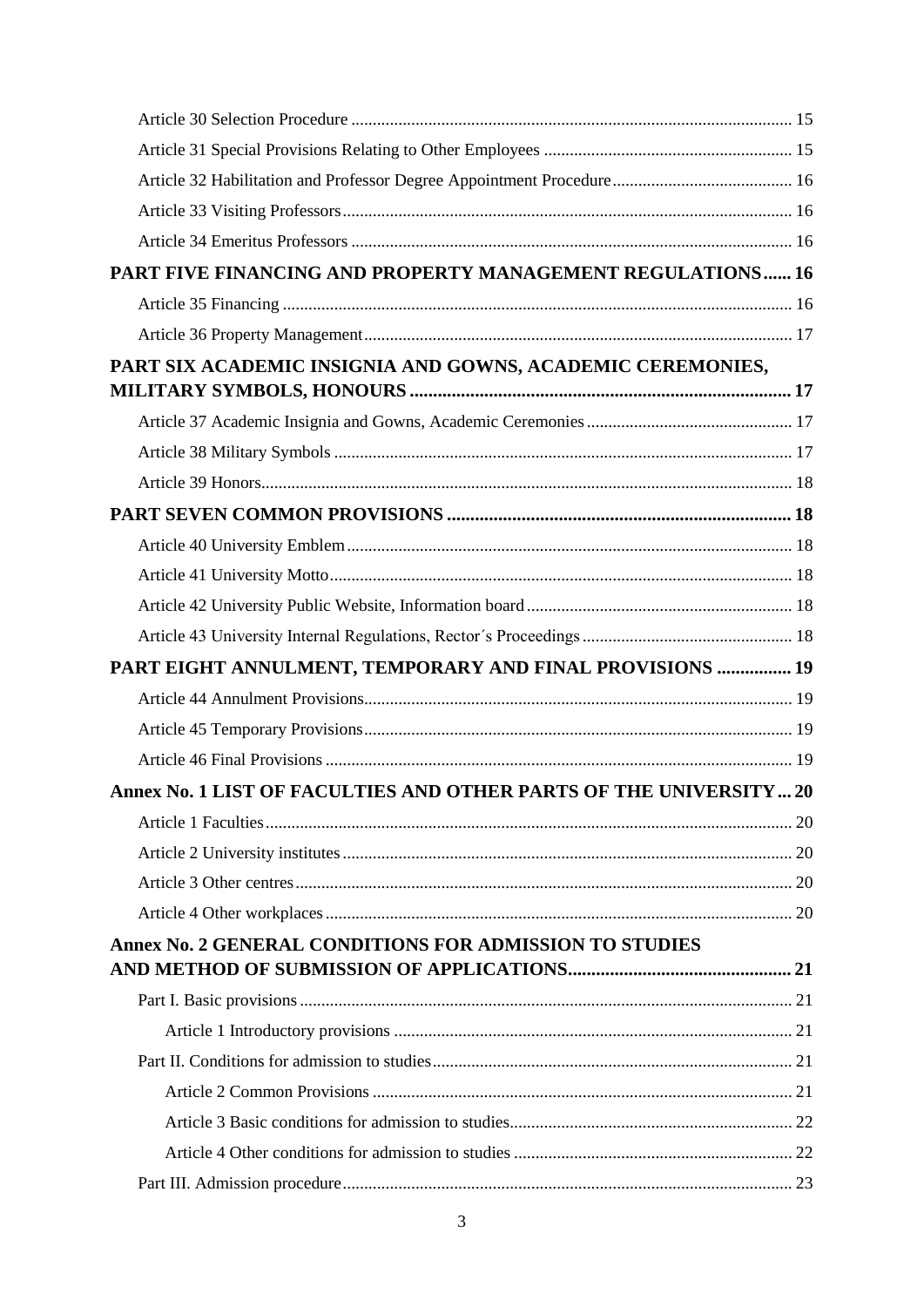| Annex No. 3 RULES FOR CHARGING FEES, THEIR DUE DATE AND THE FORM                                                 |  |
|------------------------------------------------------------------------------------------------------------------|--|
|                                                                                                                  |  |
|                                                                                                                  |  |
| Article 3 The imposition and collection of the fee, its due date, and the consequences                           |  |
|                                                                                                                  |  |
|                                                                                                                  |  |
|                                                                                                                  |  |
|                                                                                                                  |  |
| Annex No. 4 ACADEMIC INSIGNIA, RULES FOR THE USE OF ACADEMIC<br>INSIGNIA AND ACADEMIC GOWNS, ACADEMIC CEREMONIES |  |
|                                                                                                                  |  |
|                                                                                                                  |  |
|                                                                                                                  |  |
|                                                                                                                  |  |
|                                                                                                                  |  |
|                                                                                                                  |  |
|                                                                                                                  |  |
|                                                                                                                  |  |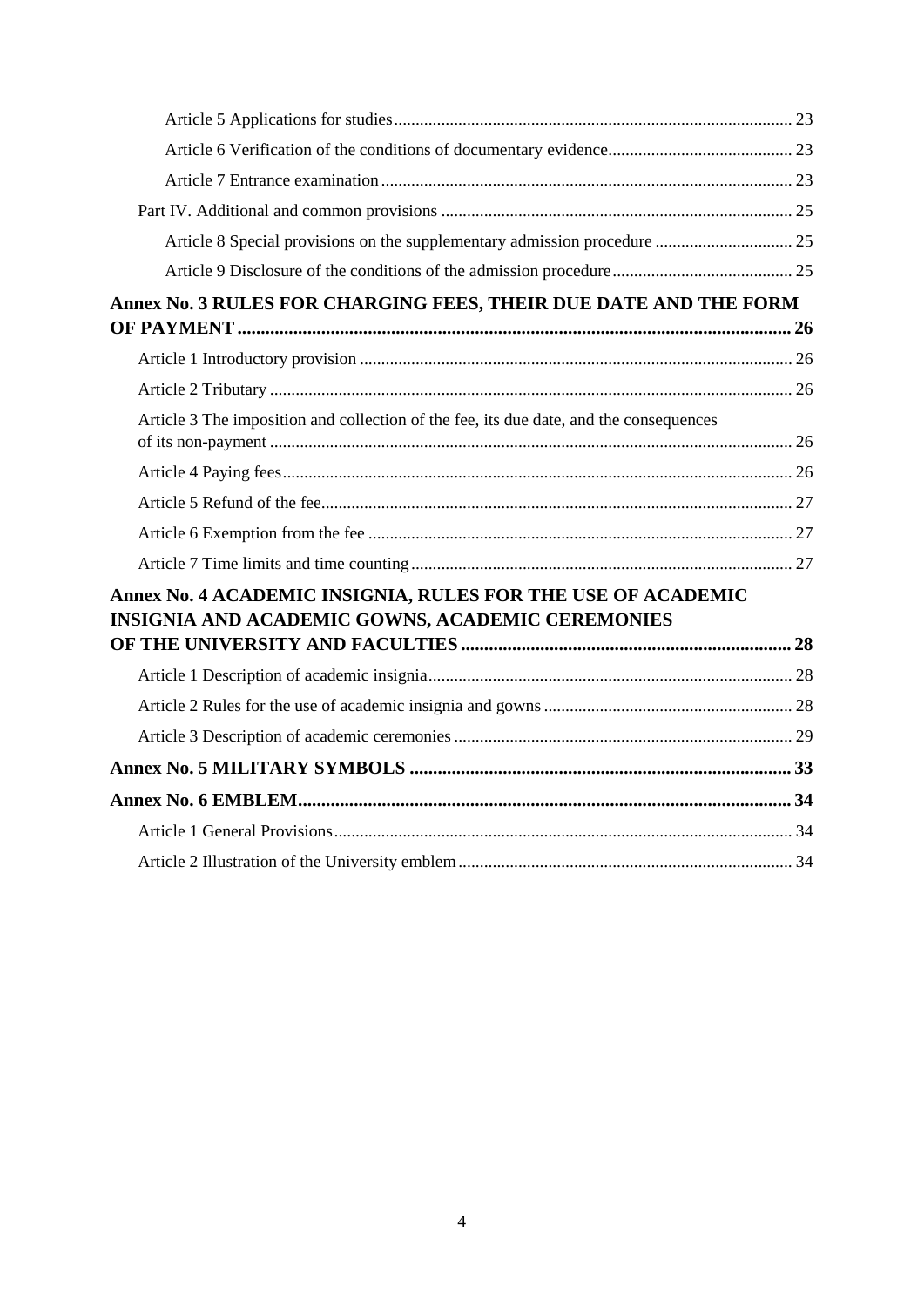## PART ONE INTRODUCTORY PROVISIONS

#### **Article 1 Fundamental Provisions**

- <span id="page-4-1"></span><span id="page-4-0"></span>(1) The University of Defence in Brno (hereinafter referred to as "the University") is a military academic educational facility governed by the state.
- (2) Its complete official title is Univerzita obrany v Brně, in English: University of Defence in Brno, in French: Université de la Défense de Brno, in German: Verteidigungsuniversität in Brno, in Russian: Университет обороны в Брно and in Spanish: Universidad de Defensa en Brno.
- (3) The headquarters is in Brno, Kounicova 156/65.
- (4) The University was established on September  $1<sup>st</sup>$  2004 upon Act 214/2004 Coll., "On Establishment of the University of Defence".
- (5) The legal predecessors of the University are the Military University of the Ground Forces in Vyškov, the Military Academy in Brno, and the Military Medical Academy of Jan Evangelista Purkyně in Hradec Králové.
- <span id="page-4-2"></span>(6) The University of Defence is part of an organizational state section of the Ministry of Defence<sup>1</sup>.

### **Article 2 University Missions and Scope of Activities**

- (1) The primary mission of the University is to spread scholarship, protect knowledge, cultivate independent thinking and research in the areas that are important for the defence of the Czech Republic, and fulfil its international commitments.
- (2) The University specializes in preparing (i.e. educating, forming and training) military professionals and other specialists acting in the sphere of the national defence and security, primarily for the needs of the Czech Republic Armed Forces and in compliance with the demands of the Ministry of Defence.
- (3) The University is a self-governing institution conducting independently educational, research, developmental, and innovative, or other creative activities (hereinafter referred to as "creative activities)<sup>2</sup> the condition sine qua non of which is academic freedom and academic rights<sup>3</sup>. The educational activities running at the University are based on results of science, including the results of its own scientific research.
- (4) The University runs all types of accredited study programmes, along with lifelong learning programmes<sup>4</sup>.
- (5) The University provides librarian, informative and other services associated with educational and creative activities.

 $\overline{\phantom{a}}$ 

<sup>1</sup> § 2 par. 1, 12) Act 2/1969 Coll., On Establishment of Ministries and other Central Public Administration Bodies of the Czech Republic, as subsequently amended.

<sup>2</sup> § 2 par. 4, University Act.

 $\dot{\S}$  4, University Act.

 $\frac{4}{9}$  § 2 par. 1, University Act.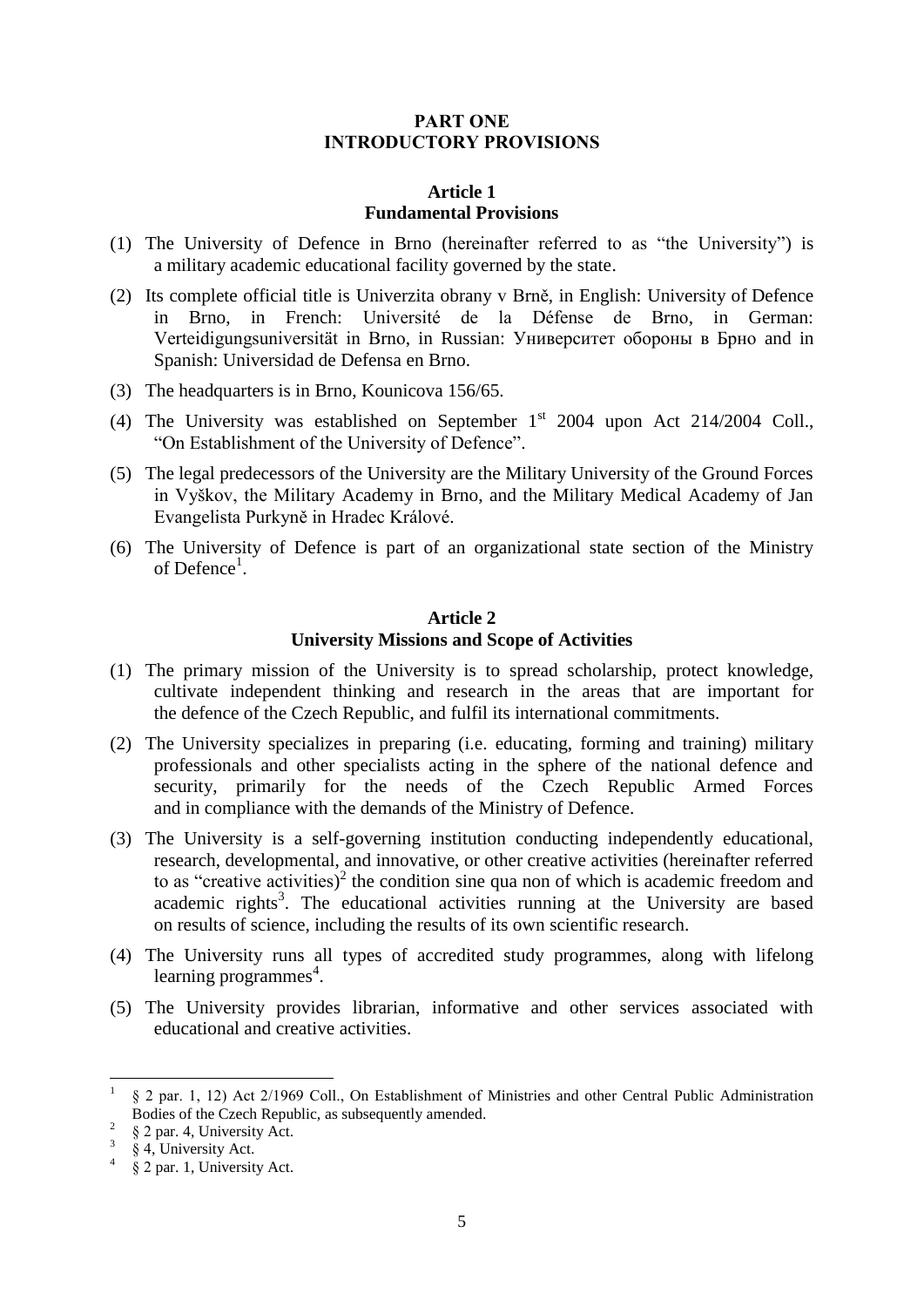- (6) The University is engaged in publishing activities related primarily to the creative and pedagogical endeavours of its academic personnel.
- (7) The University cooperates with the national and international universities, scientific and research institutes and other legal entities, and creates conditions for members of the academic community to participate in this cooperation. The forms and methods of the University's cooperation are detailed in the individual agreements.

#### PART TWO

# <span id="page-5-1"></span><span id="page-5-0"></span>THE UNIVERSITY STRUCTURE AND BODIES, ACADEMIC ENVIRONMENT

#### **Article 3**

#### **University Organizational Structure**

- (1) The University is divided into faculties and other components<sup>5</sup> and workplaces.
- (2) The faculties form the fundamental parts of the University.
- (3) Other components incorporated into the University may be university institutes, centres for educational and creative activities or for providing information services, ad hoc workplaces for cultural and sports activities designed primarily for academic personnel.
- (4) Other workplaces are the Rectorate and School Regiment.
- <span id="page-5-2"></span>(5) The list of faculties, components and other places of work is detailed in Annex 1 to this Status.

# **Article 4 University Self-Administration**

<span id="page-5-3"></span>The University self-administration is executed by the members of academic community<sup>6</sup>, either directly, or through self-governing academic bodies<sup>7</sup>.

# **Article 5 Status of Members of Academic Community**

- (1) The members of the academic community are entitled to:
	- a) nominate candidates and elect, as well as to be elected as, members of academic senates,
	- b) nominate a candidate for the position of the rector or a dean,
	- c) take part in sessions of academic senates and scientific councils, unless these sessions are announced secretly,
	- d) be acquainted with the minutes of the sessions held by academic senates and scientific councils, including the content of resolutions,
	- e) be granted permission to speak at sessions held by academic personnel,

 5 § 22, University Act.

<sup>6</sup> § 3, University Act. 7

<sup>§ 7</sup> par. 1, University Act.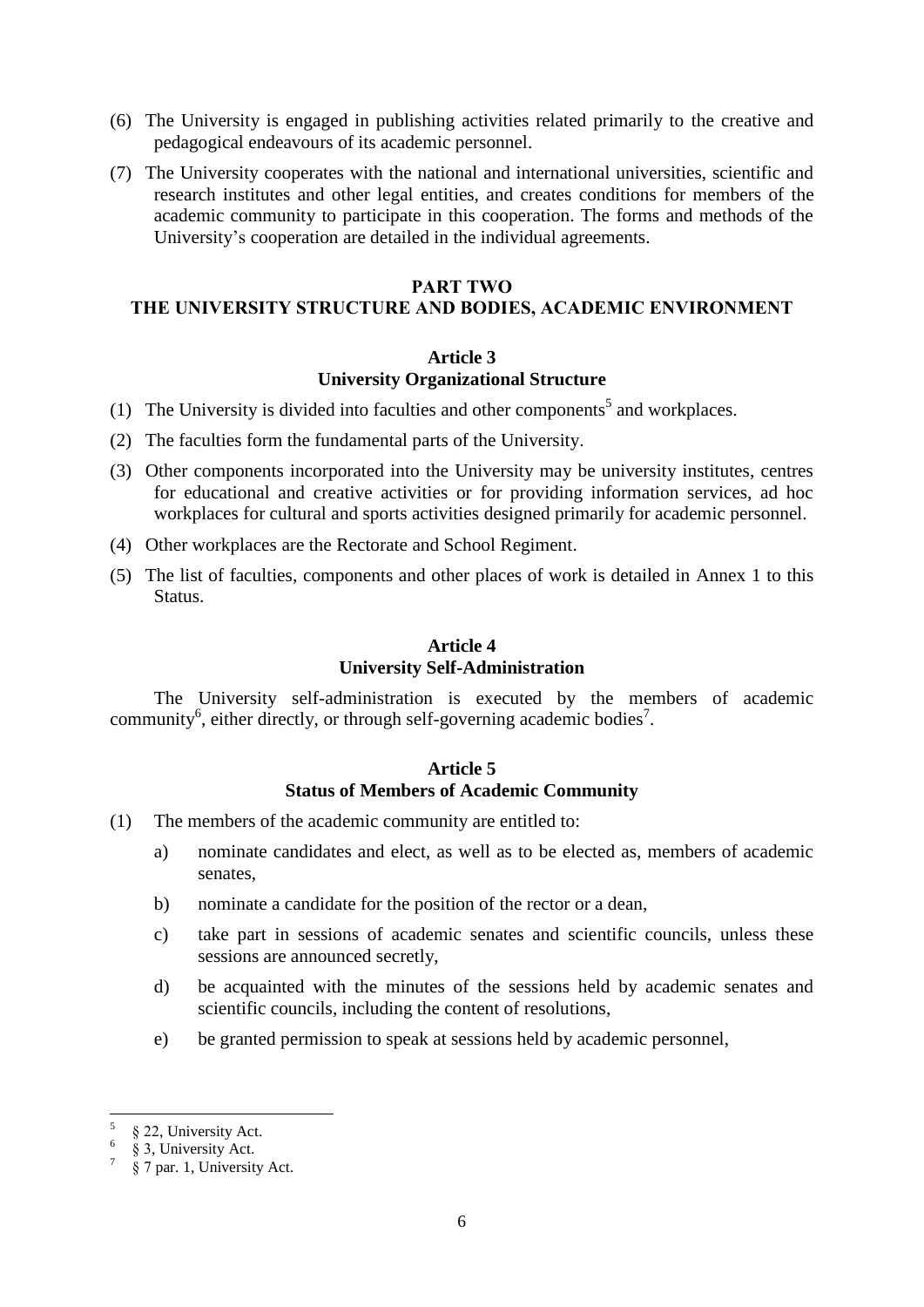- f) appeal to the self-governing academic bodies with specific suggestions, comments and complaints, and these bodies are bound to consider them so as to be, without undue delay, duly settled and replied.
- (2) The members of academic community are obliged to abide by internal regulations and other binding documents produced at the University and the faculty, and ultimately those of any other component, to which they belong.
- (3) The members of academic community are to observe and protect the reputation of the University.
- (4) The members of academic community shall conscientiously exercise their duties that they have assumed as independent academic bodies or members of these bodies.
- (5) A member of academic community may simultaneously occupy only one of the following positions: rector, vice-rector, bursar, dean, vice-dean, faculty secretary or director of another institute belonging to the University.
- (6) The University supports activities being conducted by scientific, specialized, professional, student, and trade union organizations associating primarily members of academic community, along with other employees whose effort helps fulfill the University mission.
- (7) The University pays attention to meeting the social conditions of the academic personnel and other employees.
- <span id="page-6-0"></span>(8) The University creates conditions for developing fitness and sports at the University.

#### **Article 6 University of Defence Academic Senate**

- (1) The University of Defence Academic Senate (hereinafter referred to as "the UoD Academic Senate") and its members are accountable to the academic community. While exercising their duties, the members of the UoD Academic Senate are not bound to follow orders or resolutions issued by the faculty self-governing academic bodies in which they have been elected. They are obliged to their conscience only, yet they must consider and protect the interests of the University as a whole.
- (2) UoD Academic Senate membership is an honorary office, is unsubstitutable and unacceptable with the position of rector, vice-rector, bursar, dean, vice-dean, faculty secretary or director of another institute belonging to the University.
- (3) The term of office, number of members of the UoD Academic Senate, method of their election, reasons and date of membership termination are stipulated by the UoD Academic Senate Electoral Regulations, which is an internal binding document<sup>8</sup>.
- (4) The method of electing the chairperson and official bodies of the UoD Academic Senate, their appointment and details on conducting senate sessions are specified in the UoD Academic Senate Rules of Procedure, which is an internal binding document<sup>9</sup>.

 $\overline{a}$ 8 § 17 par. 1b), University Act.

<sup>9</sup> § 17 par. 1c), University Act.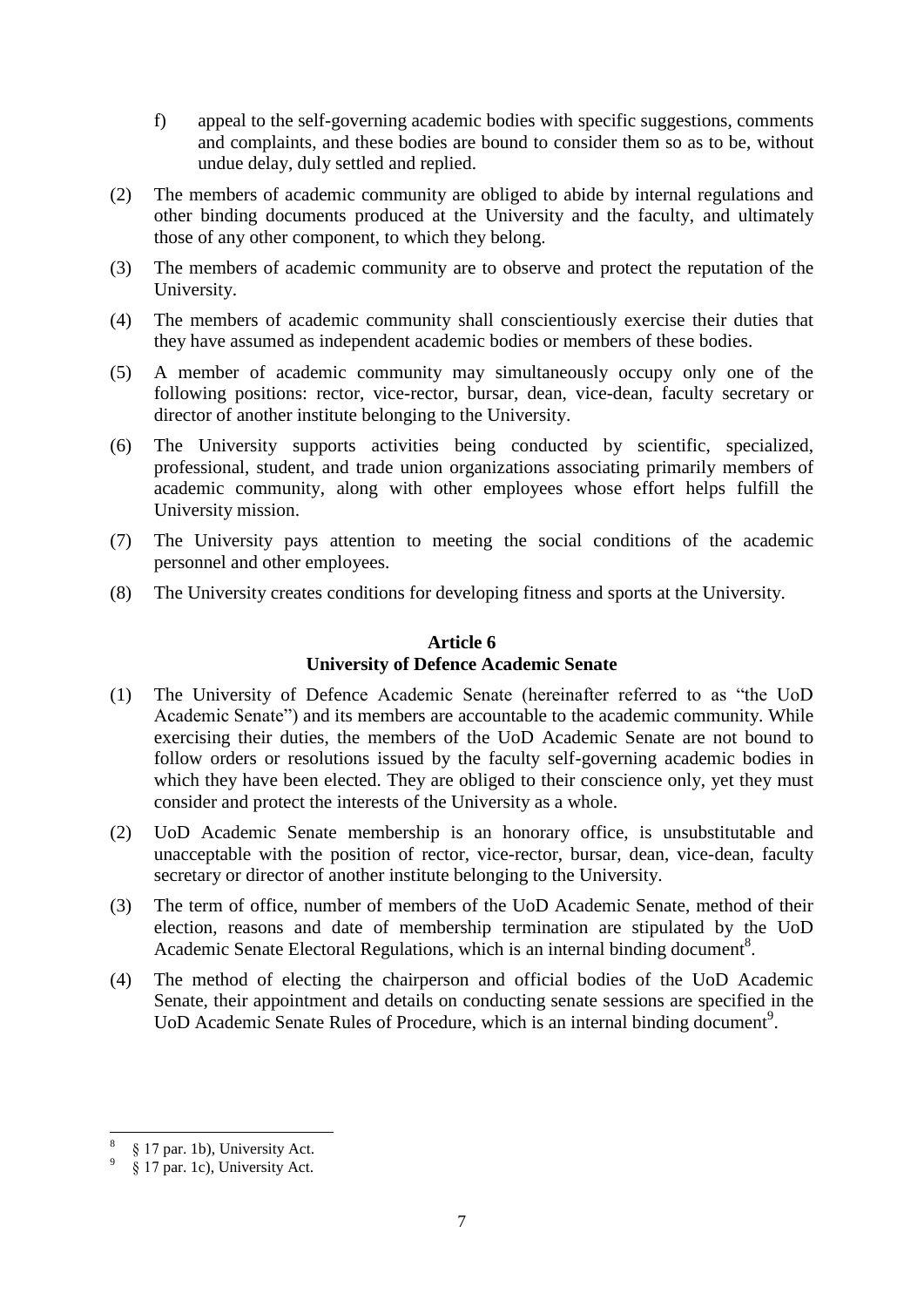# **Article 7 University Scientific Council**

- <span id="page-7-0"></span>(1) The University Scientific Council (hereinafter referred to as "scientific council") is chaired by the  $\text{Rector}^{10}$ .
- (2) The number of members of the scientific council<sup>11</sup> is specified by the Rector.
- (3) The term of office stipulated for the scientific council is identical to the term of the Rector who appointed this council<sup>12</sup>.
- (4) The scientific council membership is an honorary office, is unsubstitutable and implies the duty to participate in individual sessions.
- (5) The chairperson appoints the deputy chairperson to be selected from members of the scientific council who shall substitute the chairperson when absent.
- (6) The membership in the scientific council is terminated upon:
	- a) expiration of the regular term of office,
	- b) act of resignation,
	- c) act of withdrawal,
	- d) death, or if declared dead,
	- e) partial or complete loss of legal capacity.
- (7) The act of resignation and withdrawal must be done in writing. The resignation notification shall be delivered to the rector, whereas withdrawal is addressed to a member of the scientific council. The membership in the scientific council is terminated on the date immediately following the act of resignation or withdrawal, unless a later date is stated in the notification of resignation or withdrawal.
- (8) The rector is entitled to appoint and withdraw permanent guests of the scientific council. A permanent guest may take part in sessions of the scientific council, yet his vote is merely advisory. The provisions as stated in par. 6 and 7 apply to terminating the permanent guest position.
- (9) The bodies of the scientific council, their appointment and details on sessions of the scientific council are specified in the UoD Scientific Council Rules of Procedure, which is an internal binding document $^{13}$ .

#### **Article 8 Internal Evaluation Board**

- <span id="page-7-1"></span>(1) The Internal Evaluation Board, chaired by the rector, is established in compliance with an applicable legal  $act<sup>14</sup>$ .
- (2) The number of the Internal Evaluation Board members<sup>15</sup> is specified by the Rector.

 $\overline{a}$ 

 $10 \& 11$ , University Act.

 $\frac{8}{9}$  11, University Act.

 $12 \frac{8}{9}$  11 par. 1, University Act.

 $\frac{13}{8}$   $\frac{8}{17}$  par. 1e), University Act.

 $14 \times 12a$ , University Act.

 $15 \times 11$ , University Act.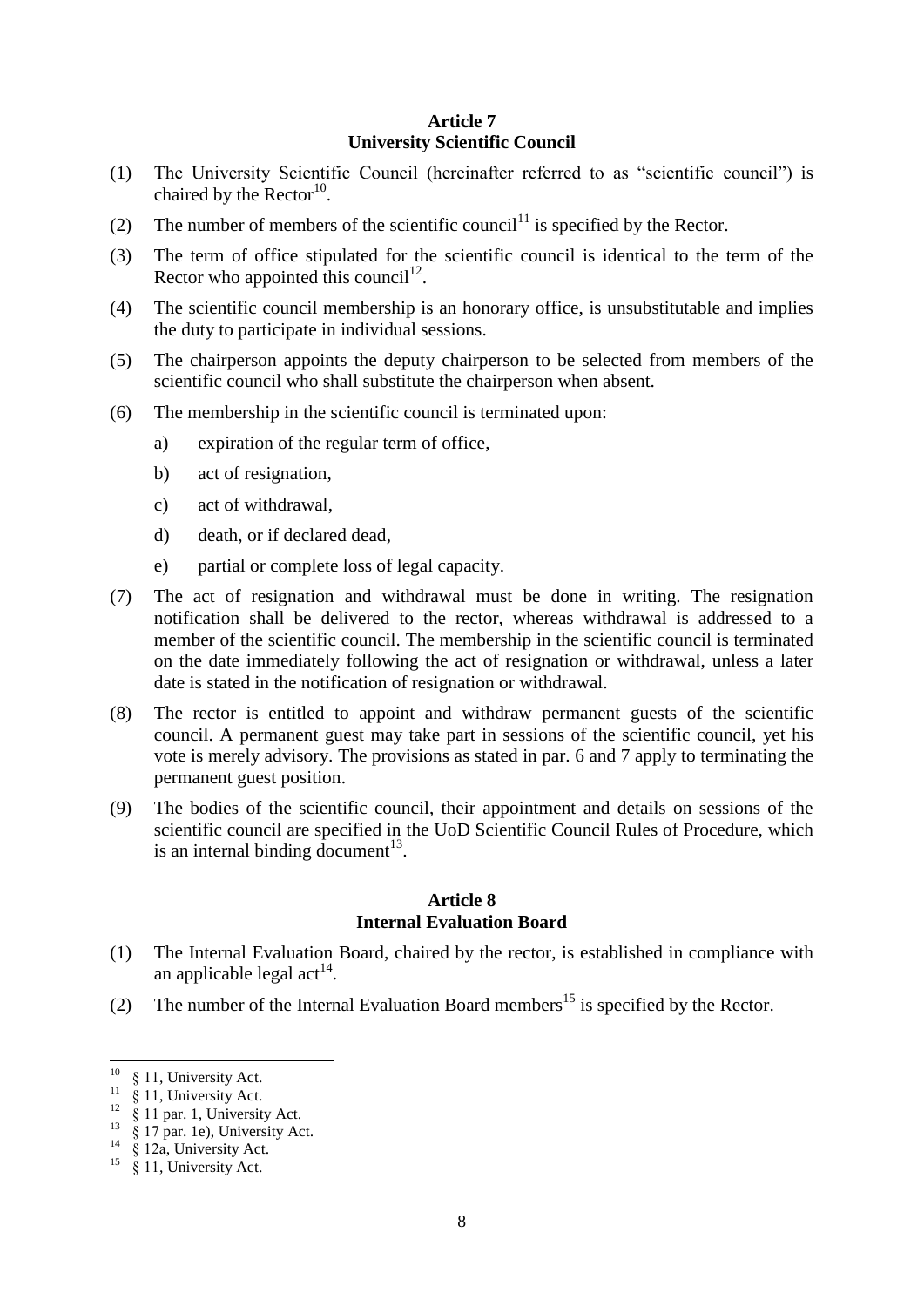- (3) The term of office stipulated for the appointed members of the Internal Evaluation Board is identical to the term of the Rector who appointed this board.
- (4) The membership in the Internal Evaluation Board is an honorary office, is unsubstitutable and implies the duty to participate in individual sessions.
- (5) If absent, the chairperson of the Internal Evaluation Board is deputized by the deputy chairperson.
- (6) The Internal Evaluation Board membership is terminated upon:
	- a) expiration of the regular term of office,
	- b) act of resignation,
	- c) act of withdrawal,
	- d) death, or if declared dead,
	- e) partial or complete loss of legal capacity.
- (7) The act of resignation and withdrawal must be done in writing. The resignation notification shall be delivered to the rector, whereas withdrawal is addressed to a member of the Internal Evaluation Board. Membership in the Internal Evaluation Board is terminated on the date immediately following the act of resignation or withdrawal, unless a later date is stated in the notification of resignation or withdrawal.
- (8) The rector is entitled to appoint and withdraw permanent guests of the Internal Evaluation Board. A permanent guest may take part in sessions of the Internal Evaluation Board, yet his vote is just advisory. The provisions as stated in par. 6 and 7 apply for terminating the permanent guest position.
- (9) The bodies of the Internal Evaluation Board, their appointment and details on sessions of the Internal Evaluation Board are specified in the UoD Internal Evaluation Board Rules of Procedure, which is an internal binding document<sup>16</sup>.
- <span id="page-8-0"></span>(10) The details on quality assurance and internal evaluation process are specified in the UoD Quality Assurance System and Internal Evaluation Regulations, which is an internal binding document $17$ .

# **Article 9 Rector**

- (1) The Rector<sup>18</sup> is a representative of the University in terms of representation of universities $^{19}$ .
- (2) The term of office of the Rector starts on the date when appointed to this position.
- (3) Any member of the academic community who is a professional soldier<sup>20</sup>, has achieved the academic degree Professor or Associated Professor, and whose competence, experience and moral qualities guarantee the required standard for executing their duties may become a nominee for the Rector position.

 $\overline{\phantom{a}}$ 

 $^{16}$  § 17 par.1 k) University Act.

 $17 \frac{8}{9}$  17 par. 1 j), University Act.

<sup>&</sup>lt;sup>18</sup> § 10, University Act.

 $19\degree\%$  92 par. 1, University Act.

<sup>&</sup>lt;sup>20</sup> Act 221/1999 Coll., On Professional Soldiers, as subsequently amended.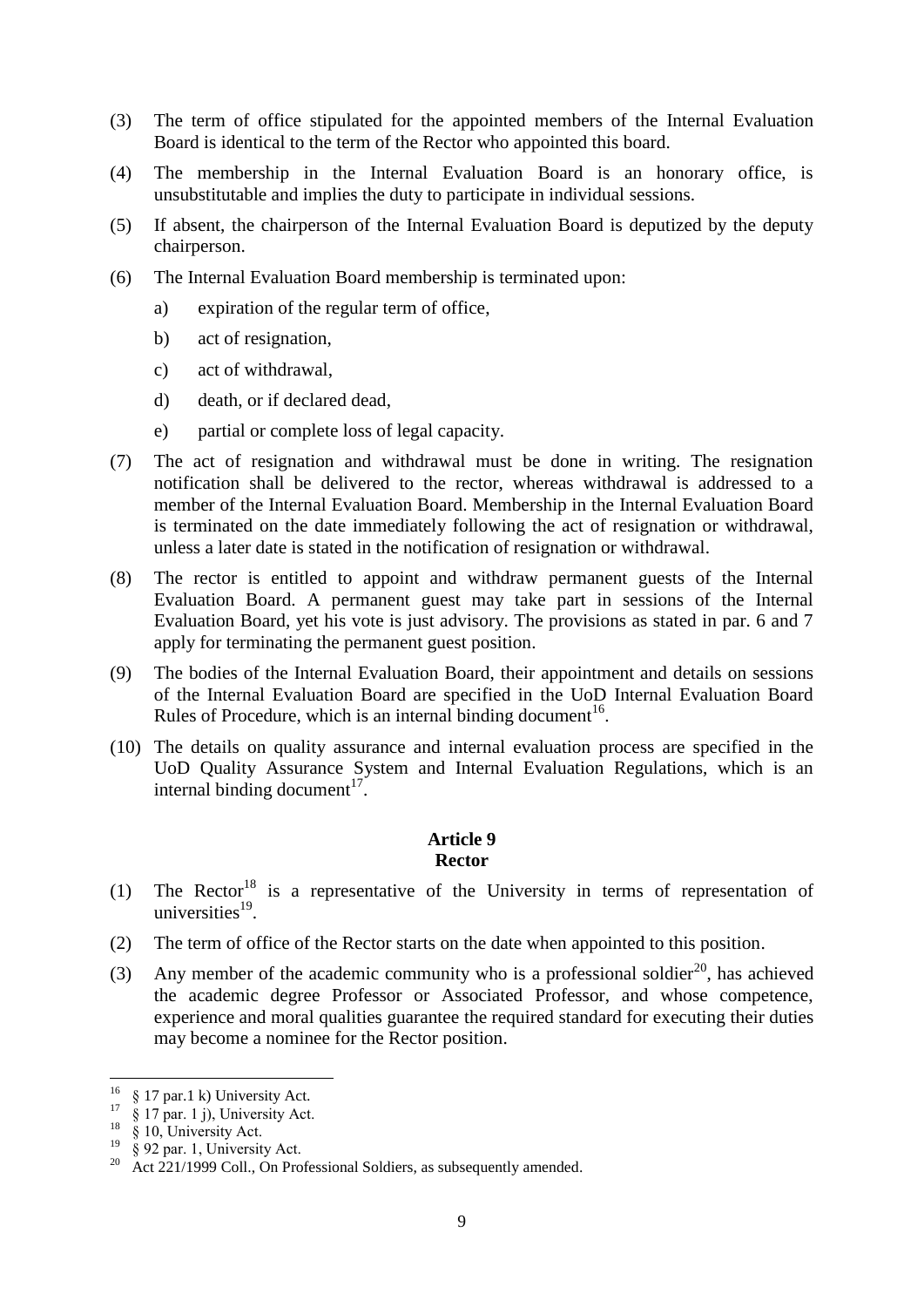- (4) Any member of the academic community may propose a nominee for the Rector position.
- (5) If summoned by the UoD Academic Senate or its chairperson, the Rector shall appear at a session held by the UoD Academic Senate to answer questions pertaining to the Rector´s office asked by the UoD Academic Senate or a member thereof.
- (6) The details on proposing a nominee for the Rector position, voting on a candidate for this position, and Rector withdrawal procedures are specified in the Electoral Regulations, which is part of the UoD Academic Senate Rules of Procedure<sup>21</sup>.

# **Article 10 Vice-Rectors**

- <span id="page-9-0"></span>(1) The Rector shall delineate spheres of competence for individual vice-rectors<sup>22</sup>.
- (2) A vice-rector is entitled to summon meetings of vice-deans, eventually other representatives of faculties or components within their sphere of competence.
- <span id="page-9-1"></span>(3) During the Rector´s absence a vice-rector may be delegated the authority to act on his behalf, yet within a limited scope.

#### **Article 11 Bursar**

- (1) The UoD Bursar<sup>23</sup> is directly subordinated to the Rector.
- (2) Within the framework of his duties, the UoD Bursar cooperates with vice-rectors. The UoD Bursar is authorized to assign tasks to secretaries of individual faculties and other UoD installations in the matters related to economy and internal administration, which are within his scope of directing responsibilities, and to check their fulfilment, except for assigning tasks as stipulated in § 24 par. 1, University Act.

# **Article 12 Deputy Rector**

- <span id="page-9-2"></span>(1) The Deputy Rector is directly subordinated to the Rector.
- (2) The Deputy Rector is responsible for coordinating activities related to military aspects of the university life within the meaning of a military installation, exercises authorities and bears responsibilities of a deputy commander.
- (3) The Deputy Rector is simultaneously the Commander of Brno Garrison.
- (4) During the Rector´s absence the Deputy Rector may be delegated the authority to act on his behalf, yet within a limited scope.
- (5) Within the military chain of command, the Deputy Rector has commanding superiority over the School Regiment.

l

<sup>§ 17</sup> par. 1b), University Act.

 $22 \frac{1}{8}$  10 par. 4, University Act.

<sup>&</sup>lt;sup>23</sup>  $\sin^2$  16, University Act.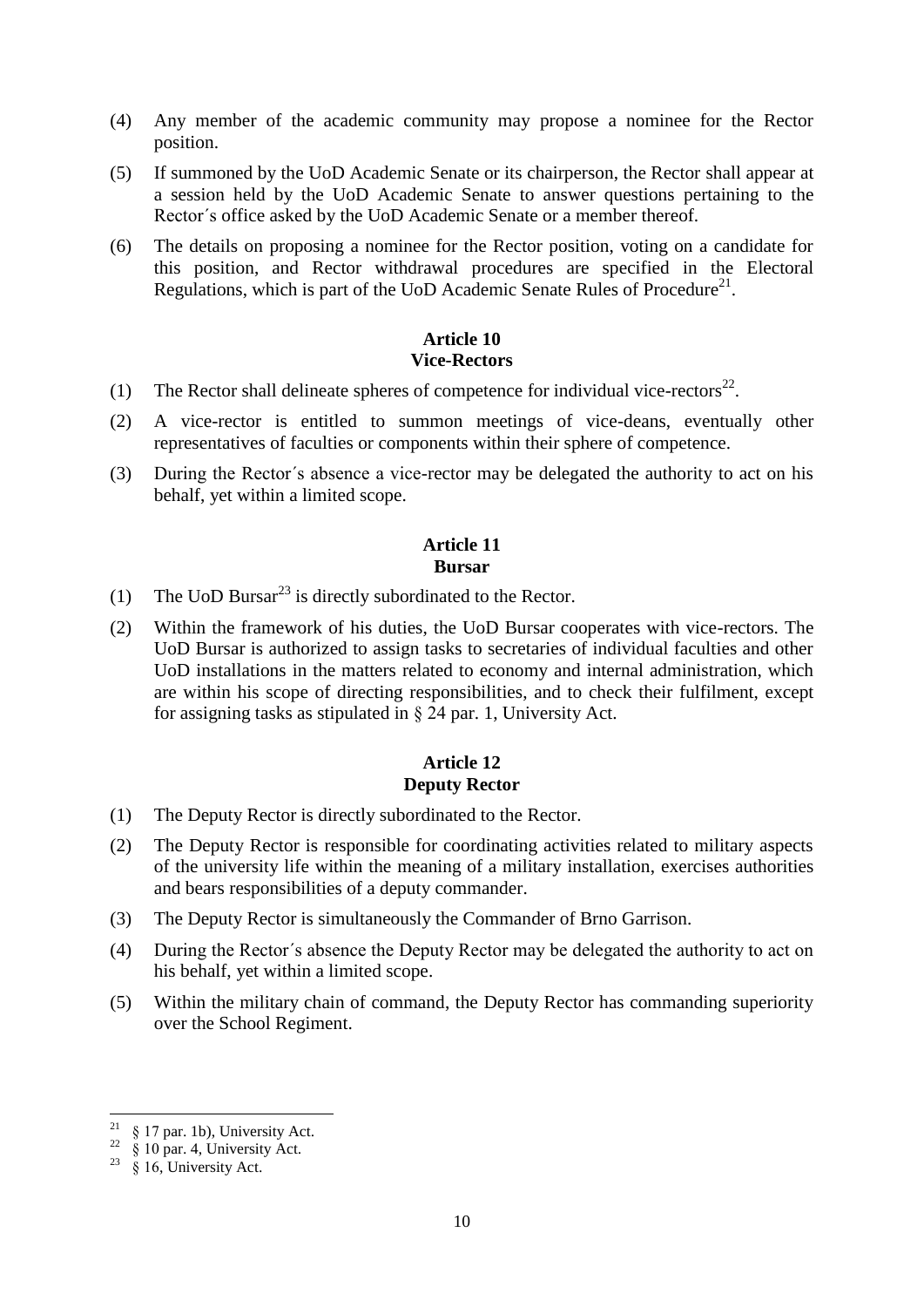# **Article 13 Rector´s Advisory Bodies**

- <span id="page-10-0"></span>(1) The Rector´s advisory bodies are collective entities, operating within a long-term perspective, established by the Rector to support his decision making.
- <span id="page-10-1"></span>(2) The title, details on composition and procedural rules for individual advisory bodies shall be specified by the Rector in the Rectorate Rules of Organization.

# **Article 14 Rectorate**

- (1) The Rectorate mission is to run and support the daily life of the university, which entails organizational, coordinating, consulting, advisory, accounting and inspectional activities in the field of education, creativity, economy, personnel management, information flow, legal aspects, external relations, and internal and military administration.
- (2) The Rectorate is responsible for rendering material and administrative support of activities being conducted by the rector, vice-rectors, bursar, deputy rector, the UoD Academic Senate, Scientific Council, and Internal Evaluation Board.
- (3) In terms of material and administrative support, the Rectorate administers grant financing at the University.
- (4) With regard to activities done by the University as detailed in Article 2 herein, including those stipulated in § 24, University Act, and other cases as specified by legal rules and regulations, or internal regulations of the University, the Rectorate keeps the central records. The faculties and other university components are bound to provide the rectorate all needed data within the scope as necessary.

# **Article 15 School Regiment**

<span id="page-10-3"></span><span id="page-10-2"></span>The School Regiment contributes to fulfilling the University mission in shaping the military profile of students who are professional soldiers.

# **Article 16**

# **Management of Faculties and Other Components**

- (1) Deans<sup>24</sup> are accountable to the Rector for their activities; however, this clause has no effect on their sphere of competence as stipulated in § 24, University Act. Directors of university institutes<sup>25</sup> are subordinated to the Rector, or a vice-rector as appointed by the Rector. Directors of other components<sup>26</sup> are subordinated to a vice-rector as appointed by the Rector.
- (2) Within their scope of competence, deans and directors of other components are accountable to the Rector for economical, effective and reasonable use of finances and management of property.
- (3) Should the Rector assume that a measure, decision or any other step taken by a body of a faculty or other university component, the revision of which is not regulated

<sup>24</sup> § 28, University Act.

 $\frac{25}{8}$   $\frac{8}{22}$  par. 1b), University Act.

 $26 \times 22$  par. 1c), University Act.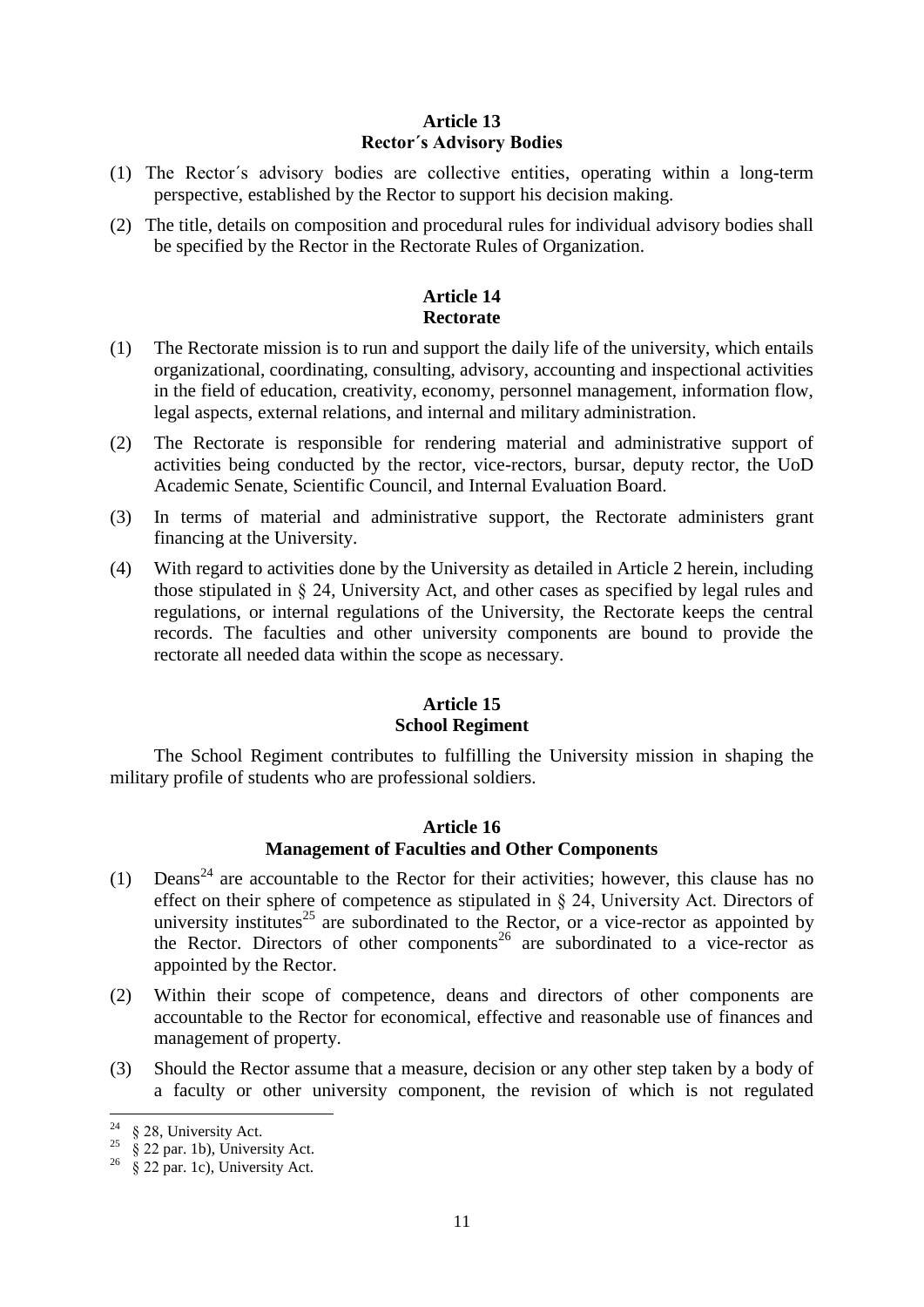otherwise, is contrary to legal rules or the University internal regulations, the faculty or other component shall notify the body that a conflict has arisen. The faculty body, if still holds that measure, decision, or any other step, is entitled to ask the Rector for hearing. Failure to do so without undue delay or to come to an agreement, even if the matter has been discussed and no corrections have still been made, shall result in pertinent corrective actions taken by the Rector, yet within his sphere of authorities. The similar procedure is applied if a body of a faculty or other university component remains, contrary to the provisions stipulated in the internal regulations, inactive.

## **Article 17 Bodies of Faculties and Other Components**

- <span id="page-11-0"></span>(1) The bodies of individual faculties<sup>27</sup> are entitled, unless the University Act or other internal regulations state otherwise, make decisions or act on behalf of the University in the matters that are related to their faculty<sup>28</sup>, i.e.:
	- a) development and implementation of curricula<sup>29</sup>, and
	- b) making decisions on the rights and duties of students enrolled in the faculty.
- (2) The bodies of individual faculties and directors of other components have the right to turn to the self-governing academic bodies of the University and the Bursar with their suggestions, comments or complaints. The University bodies are bound to consider them so as to be, without undue delay, duly settled and replied.
- (3) The self-governing academic bodies of the University and the Bursar have the right to turn to the bodies of individual faculties and directors of other components with their suggestions and comments. The bodies of individual faculties and directors of other components are bound to consider them so as to be, without undue delay, duly settled and replied.

# **Article 18 Scientific Information Office**

<span id="page-11-2"></span><span id="page-11-1"></span>Procedures for libraries, study halls and other entities providing information services are governed by the operating instructions the content of which shall respect the specific needs of the academic community.

# PART THREE CURRICULA, UNIVERSITY EDUCATION AND STUDENTS

### **Article 19 Curriculum**

- <span id="page-11-3"></span>(1) A curriculum shall belong to a field of study or education.
- (2) While preparing curricula and putting them into practice, attention shall be paid to use of sources and the associated optimum level in the integration of educational activities.

l

<sup>§ 25</sup> par. 1 and 2, University Act.

 $28 \times 24$  par. 2 and 3, University Act.

 $29 \times 24$  par. 2a), University Act.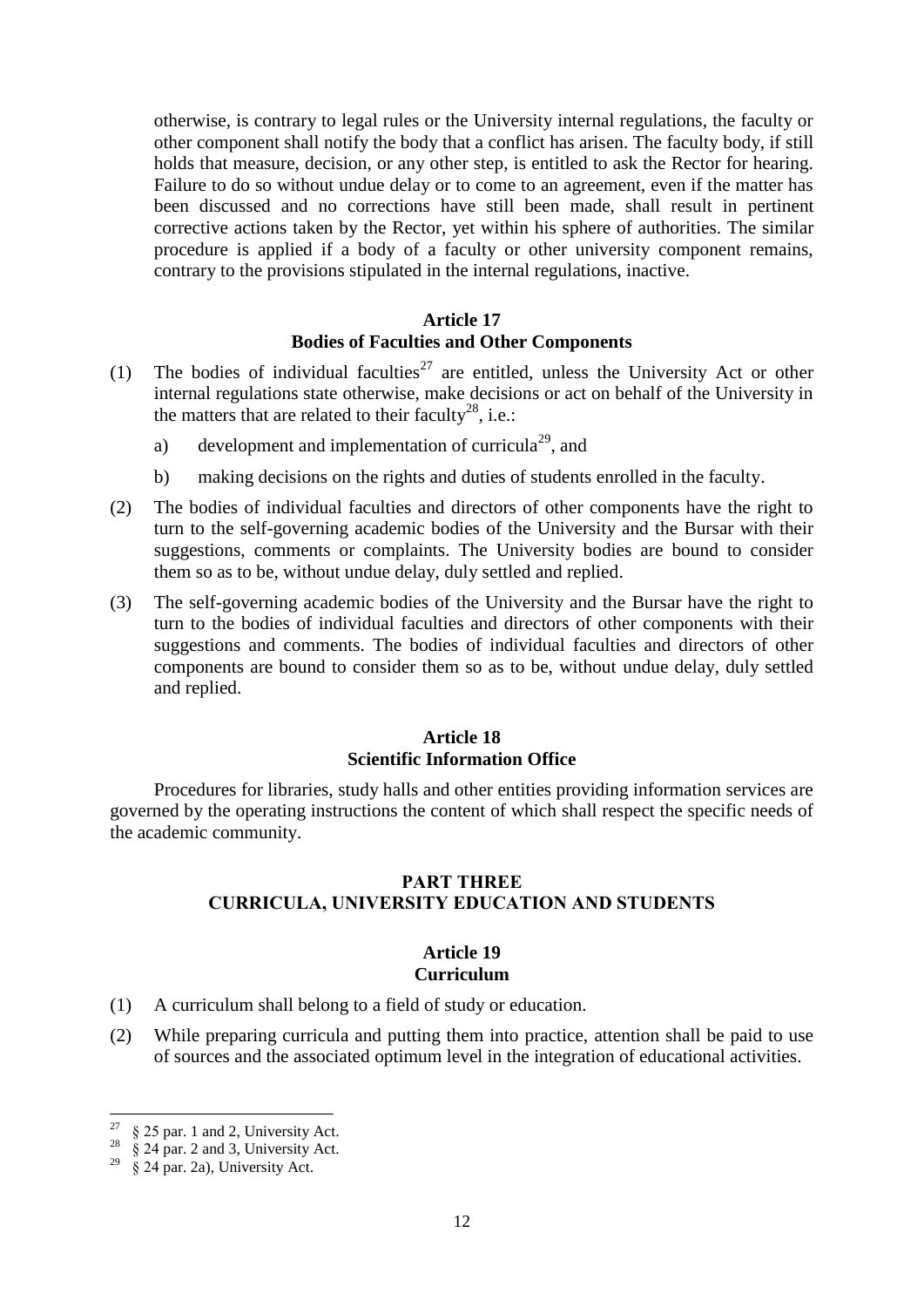- (3) A curriculum may be carried into effect:
	- a) by the university,
	- b) separately, by one faculty,
	- c) separately, by more faculties,
	- d) in a joint effort, by more faculties,
	- e) as described in a), b), c) or d) with contribution from a university institute.
- (4) The curricula brought into effect in line with d) herein must specify in which faculty each student is enrolled; the internal regulations of this faculty are binding to them.
- (5) A curriculum may also be carried into effect in cooperation with another legal entity<sup>30</sup>; the dean shall submit a draft of the pertinent agreement to the rector.
- (6) General regulations for creating, approving and amending curricula, details on submitting and discussing individual drafts in relation with accreditation procedures for a curriculum, field(s) of education, and rules for appointing, negotiating and withdrawing curricula guarantors are stipulated by the Accreditation Regulations for Curricula Accreditation and Institutional Accreditation of the University of Defence in Brno, which is an internal binding document<sup>31</sup>.

## **Article 20 Admission to Studies**

- <span id="page-12-0"></span>(1) Admission to the accredited curricula is preceded by an admission procedure.
- <span id="page-12-1"></span>(2) General admission terms and conditions and instructions for submitting applications are detailed in Annex 2.

## **Article 21 Study**

Study details, including maximum permissible time-length<sup>32</sup>, and method of publicizing defended theses and those which have been handed in for defence<sup>33</sup> are specified in the UoD Examination Regulations, which is an internal binding document<sup>34</sup>.

#### **Article 22 Study Terms and Conditions for Foreigners**

- <span id="page-12-2"></span>(1) Foreigners participate in the university curricula:
	- a) as students, in compliance with University Act,
	- b) upon declared international agreements to which the Czech Republic is bound<sup>35</sup>,

 $\overline{a}$ 

e. g. § 47a par. 2, § 93 and § 95 par. 4, University Act.

 $31 \quad \text{\$}$  17 par. 1 k), University Act.

 $32 \frac{8}{9}$  54 par. 3, University Act.

 $33\frac{8}{9}$  47b par. 1 and 2 University Act.

 $34\frac{8}{9}$  17 par. 1 g), University Act.

 $\frac{35}{8}$   $\frac{8}{8}$  106 par. 1, University Act.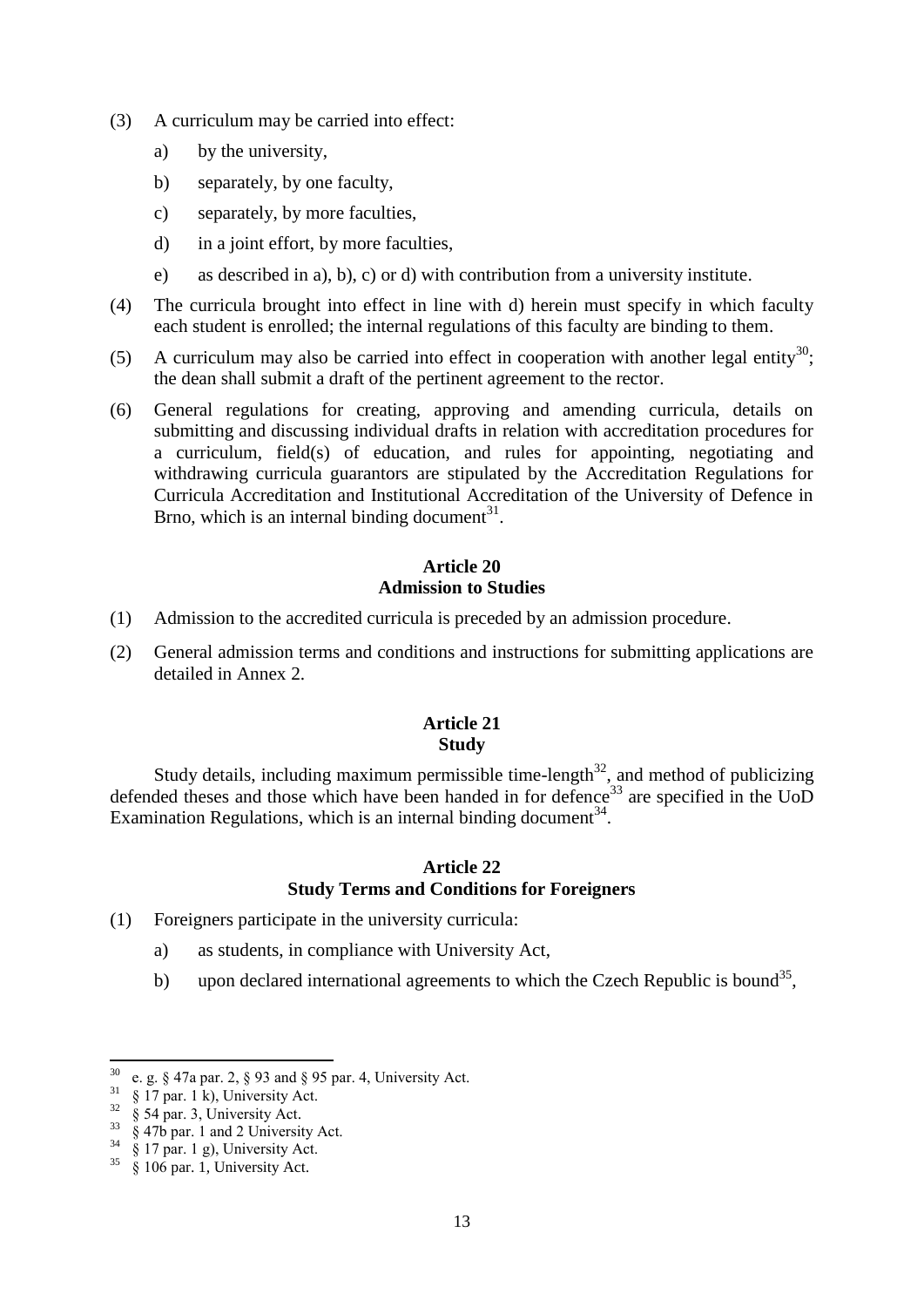- c) upon cooperation agreements concluded in line with § 6 par. 1 j), University Act, primarily within the framework of international programs, the European Union Academic Mobility programs, and agreements closed with other universities,
- d) upon an agreement on lifelong education.
- (2) Should the dean of the admitting faculty have doubts about the candidate´s capacity, in line with par. 1 a) above, to complete the curricula in the Czech language, he may issue an order to include into the enrolment examination a test of the Czech language; except for the cases when an international agreement to which the Czech Republic is obliged states otherwise.
- (3) Part of the admission procedure is the verification whether each foreigner has the residence permit for the territory of the Czech Republic and meets other criteria in compliance with the legal rules and regulations pertaining to foreigners on the territory of the Czech Republic.
- <span id="page-13-0"></span>(4) The terms and conditions for admission to studies in line with par. 1 b) and c) above, and for the study itself are subject to the pertinent agreement.

# **Article 23 Exchange of Students**

- (1) The principles and regulations for exchanging students are based on cooperation agreements concluded in compliance with  $\S$  6 par. 1 j), University Act.
- <span id="page-13-1"></span>(2) More detailed terms and conditions for selecting students to participate in exchange programs are specified by the Rector in his directive.

### **Article 24 Scholarship**

<span id="page-13-2"></span>The procedures for granting scholarship are detailed in the Scholarship Regulations for Students of the University of Defence in Brno, which is an internal binding document<sup>36</sup>.

## **Article 25 Disciplinary Rules for Student Misconduct**

<span id="page-13-3"></span>Information on misconduct by students participating in a university curriculum and specific sanctions are detailed in the Disciplinary Code for Students of the University of Defence in Brno, which is an internal binding document<sup>37</sup>.

#### **Article 26 Tuition Fees**

- (1) The amounts of tuition fees associated with studying at the University are stipulated by the Ministry of Defence<sup>38</sup>.
- (2) The amounts are published on the University official web pages<sup>39</sup>.

 $\overline{\phantom{a}}$  $36 \& 17$  par. 1h), University Act.

 $37 \times 17$  par. 1i), University Act.

 $\frac{38}{8}$  § 95 par. 8d), University Act.

 $39 \times 58$  par. 5, University Act.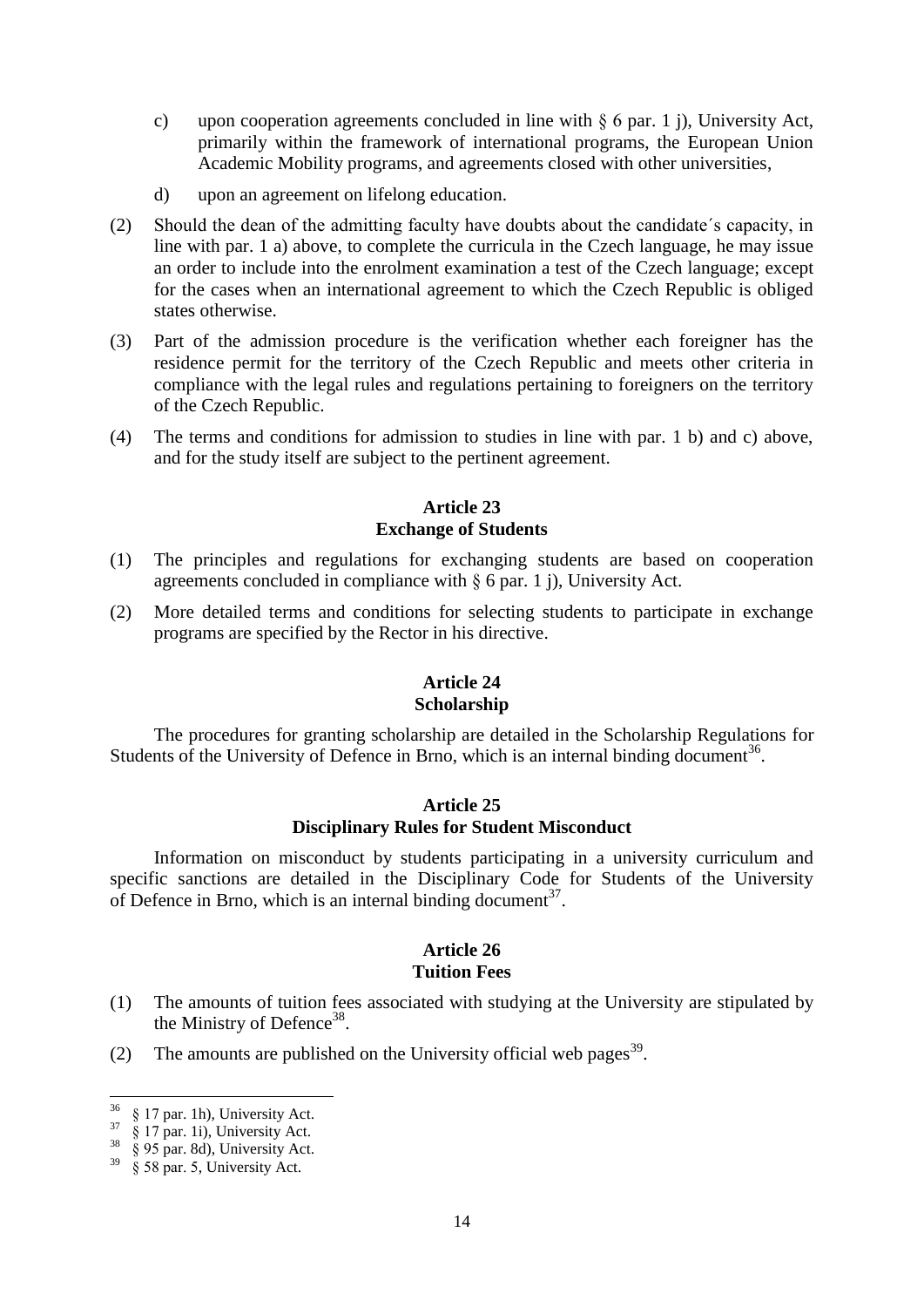<span id="page-14-0"></span>(3) The rules and regulations for calculating fees, payment deadlines and forms are detailed herein in Annex 3.

#### **Article 27**

#### **Delivery of Written Documents and Rulings to Students via the University Electronic Information System**

<span id="page-14-1"></span>The rulings, eventually other written documents, if in compliance with University Act, are delivered via the University Electronic Information System<sup>40</sup>.

#### **Article 28**

#### **Lifelong Education and Internationally Recognized Courses**

- (1) The relations in the framework of lifelong education and education provided in internationally recognized courses are based on agreements<sup>41</sup>.
- <span id="page-14-2"></span>(2) The regulations for drawing up, approving and amending curricula for lifelong education and internationally recognized courses, procedures for selecting candidates, and details on tuition fees are stipulated by the Regulations for Lifelong Education at the University of Defence in Brno, which is an internal binding document<sup> $42$ </sup>.

## PART FOUR ACADEMIC PERSONNEL AND OTHER EMPLOYEES

#### **Article 29**

#### **Academic Personnel and their Service and Employment Relationships**

<span id="page-14-4"></span><span id="page-14-3"></span>On no account may academic freedom and academic rights be infringed by orders given within the framework of service or employment relationships to academic personnel.

#### **Article 30 Selection Procedure**

- (1) The selection procedure regulations for individual positions earmarked for academic personnel are stipulated by the Selection Procedure Regulations for Positions Earmarked for Academic Personnel of the University of Defence in Brno, which is an internal binding document $43$ .
- <span id="page-14-5"></span>(2) The selection procedure may be applied even to other employees, especially science and research specialists.

#### **Article 31**

#### **Special Provisions Relating to Other Employees**

The provisions as stated herein in Article 5, par. 2 and 3 apply similarly to other employees of the University.

<sup>40</sup> <sup>40</sup> § 69a par. 1 and 3 University Act.

<sup>41</sup> Act. 89/2012 Coll., Civil Code.

<sup>42</sup> § 17 par. 1k), University Act.

 $43\frac{8}{8}$  17 par. 1f), University Act.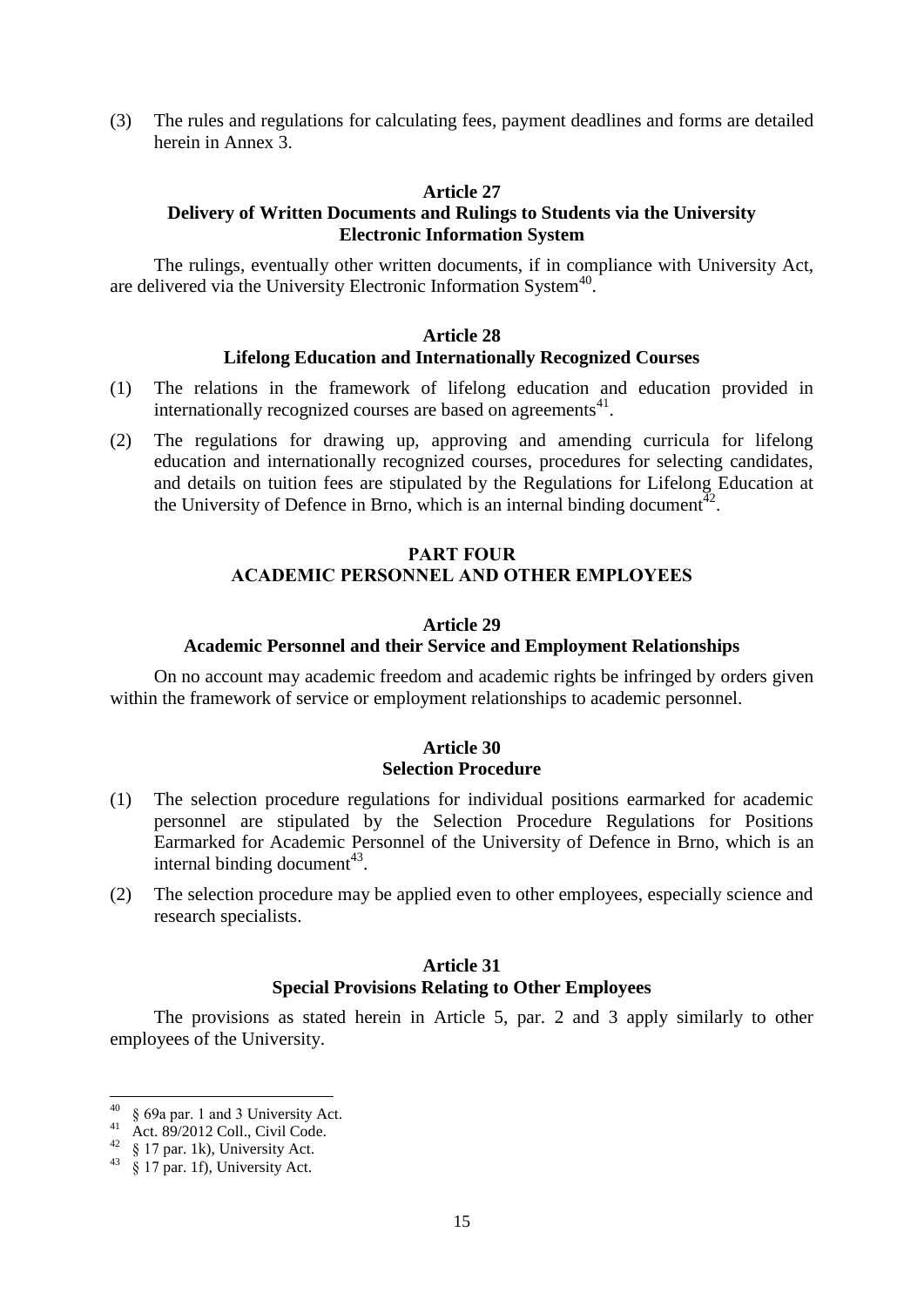#### **Article 32**

#### **Habilitation and Professor Degree Appointment Procedure**

- <span id="page-15-0"></span>(1) At their upcoming session, the rector will inform the University Scientific Council and Academic Senate about the branches that have been accredited for the habilitation and professor degree appointment procedures.
- (2) Specific information on submitting applications pertaining to accreditation of branches for the habilitation and professor degree appointment procedures are detailed in the Regulations for the Habilitation and Professor Degree Appointment Procedures of the University of Defence in Brno, which is an internal binding document<sup>44</sup>.

# **Article 33 Visiting Professors**

- <span id="page-15-1"></span>(1) A holder of the professor or associate professor degree, or an important representative from practice, may be admitted to the position of visiting professor.
- (2) A visiting professor is admitted for a definite period, maximum one year, to be engaged in a specifically defined activity, the content of which corresponds to a professor degree position.
- (3) A visiting professor does not need to go through a selection procedure, but is approved by the Scientific Council of the body for which they will be doing the specified activities. The visiting professor then becomes a member of its academic community, yet unentitled to be elected a member of the academic senates.

#### **Article 34 Emeritus Professors**

- <span id="page-15-2"></span>(1) A position of the emeritus professor<sup>45</sup> may be occupied upon the approved proposal discussed at a Scientific Council session. Appointment to this position is not preceded by any selection procedure.
- <span id="page-15-3"></span>(2) The emeritus professor becomes a member of the academic community, for which they are doing the specified activities, yet unentitled to be elected a member of the academic senates.

# PART FIVE FINANCING AND PROPERTY MANAGEMENT REGULATIONS

### **Article 35 Financing**

- <span id="page-15-4"></span>(1) The University is part of the Ministry of Defence organizational structure, and thus subject to fiscal resources allocated from the national budget, primarily Ministry of Defence Chapter.
- (2) The University administers the allocated finances in compliance with legal rules and regulations<sup>46</sup>.

 $\overline{a}$ <sup>44</sup> § 17 par. 1k), University Act.

 $45 \times 70$  par. 2, University Act.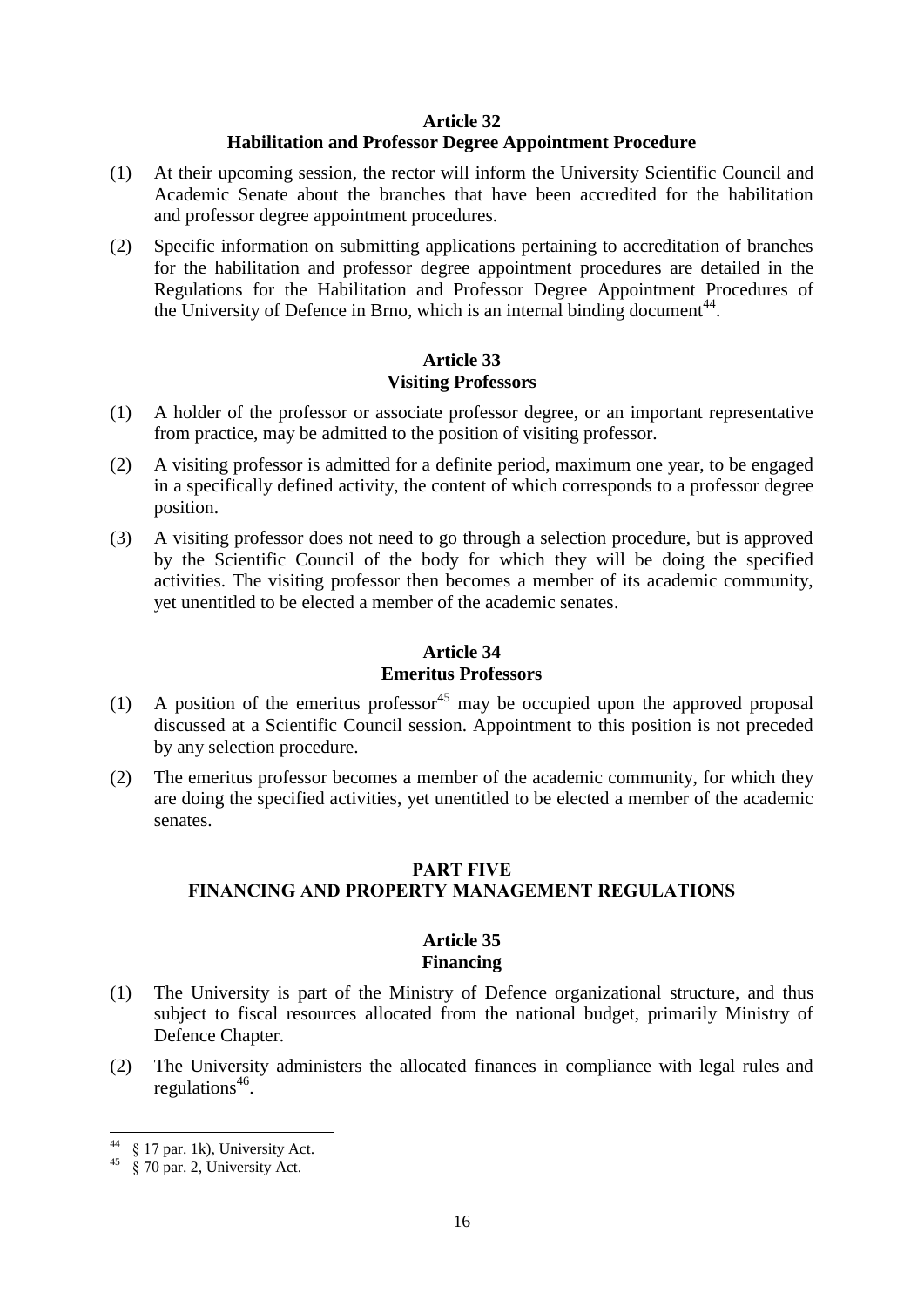# **Article 36 Property Management**

- <span id="page-16-0"></span>(1) Methods, terms and conditions for management of public property, the administration of which falls into the University responsibility, are stipulated by pertinent legal rules and regulations.<sup>47</sup>.
- (2) All personnel in managerial positions are responsible for an economical, effective and reasonable use of allocated finances and property in compliance with pertinent legal rules and regulations.

#### PART SIX

## <span id="page-16-2"></span><span id="page-16-1"></span>ACADEMIC INSIGNIA AND GOWNS, ACADEMIC CEREMONIES, MILITARY SYMBOLS, HONOURS

#### **Article 37**

#### **Academic Insignia and Gowns, Academic Ceremonies**

- (1) The expression of the University traditions is academic insignia<sup>48</sup> and gowns representing the University and individual faculties.
- (2) The academic insignia of the University consists of the Rector´s chain, vice-rectors´ chains, bursar´s chain and the sword.
- (3) The academic insignia and gowns are used primarily at academic ceremonies and festive occasions held at the University of Defence, other universities, or institutes.
- (4) At academic ceremonies the University gowns are worn by the Rector, the University Academic Senate chairperson, vice-rectors (hereinafter referred to as "the University academic dignitaries") and the bursar.
- (5) The term academic ceremonies denotes especially inauguration of the Rector and a dean, matriculation, graduation, honoris causa ceremony, festive session of the University Scientific Council, ceremonial meeting of the Academic Community, opening and closing ceremonies for the selected forms of lifelong education.
- (6) The University academic insignia and gowns, together with their documentation are administered by the Rectorate.
- <span id="page-16-3"></span>(7) The description of the University academic insignia, rules and regulations for their use and wearing the University gowns and specific details on academic ceremonies are included herein in Annex 4.

#### **Article 38 Military Symbols**

- (1) The expression of the University military traditions is the University military symbols.
- (2) The University military symbol is the combat flag.

 $\overline{\phantom{a}}$ 

<sup>&</sup>lt;sup>46</sup> E.g.. Act 218/2000 Coll., On Budgetary Rules and Amendments of Related Acts (Budgetary Rules), as subsequently amended.

 $47$  E.g. Act 219/2000 Coll., On the Czech republic Property and its Position in Legal Relations, as subsequently amended

 $48$  § 4e), University Act.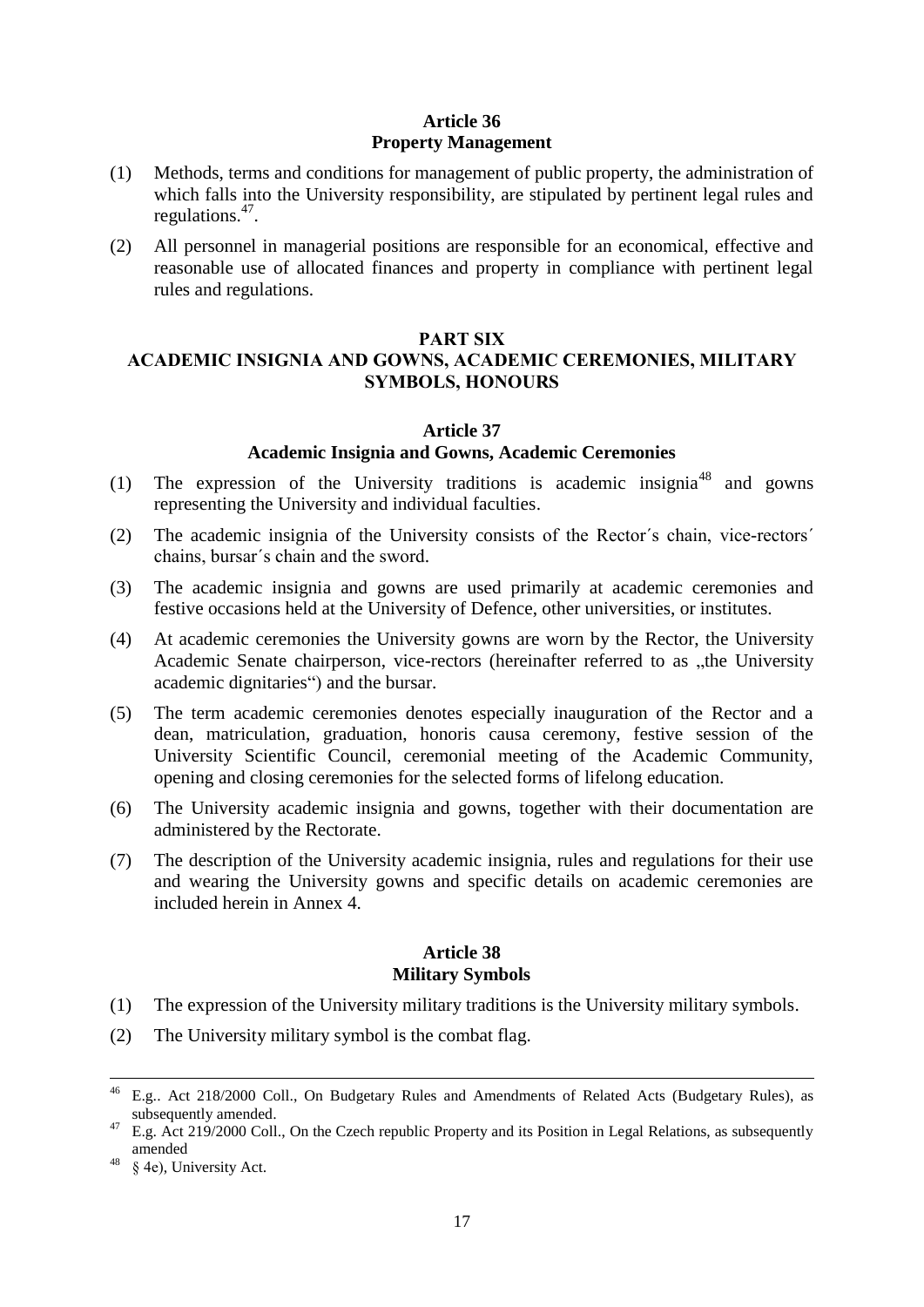<span id="page-17-0"></span>(3) The military symbols are described in detail herein in Annex 5. The terms and conditions for their use are specified by the Rector in his internal proceeding.

# **Article 39 Honours**

- (1) The term honours denotes granting the Rector´s Honorary Plaque, the University Medal, Rector´s Science Award, Honoris Causa degree, and Emeritus Professor appointment.
- <span id="page-17-1"></span>(2) The procedure for granting honours is detailed by the Regulations for Conferring Honours, which is an internal binding document $49$ .

# PART SEVEN COMMON PROVISIONS

### **Article 40 University Emblem**

<span id="page-17-2"></span>The illustration of the University emblem is included herein in Annex 6. The description and regulations for individual methods of its use are specified by the Rector in his internal proceeding.

# **Article 41 University Motto**

- <span id="page-17-3"></span>(1) The university motto reflects the idea that shall inspire the members of the academic community of the University.
- (2) The University motto in Latin: DOCENDO DISCIMUS.
- <span id="page-17-4"></span>(3) The University motto in Czech translation: UČÍCE JINÉ, UČÍME SEBE (THROUGH TEACHING WE LEARN).

# **Article 42 University Public Website, Information board**

- (1) The University public website is the following domain: [www.unob.cz.](http://www.unob.cz/)
- <span id="page-17-5"></span>(2) The University information board is placed on the University premises, address: Kounicova 156/65, Brno.

# **Article 43**

# **University Internal Regulations, Rector´s Proceedings**

- (1) The procedures for approving, amending and cancelling internal regulations are stipulated by the University Act.
- (2) The University Academic Senate may either approve or reject a draft of internal regulations. Approval with amendments by members of the University Academic Senate is impermissible. The University Academic Senate is to notify the Rector of the reasons why a draft has been rejected.

<sup>49</sup> <sup>49</sup> § 17 par. 1k), University Act.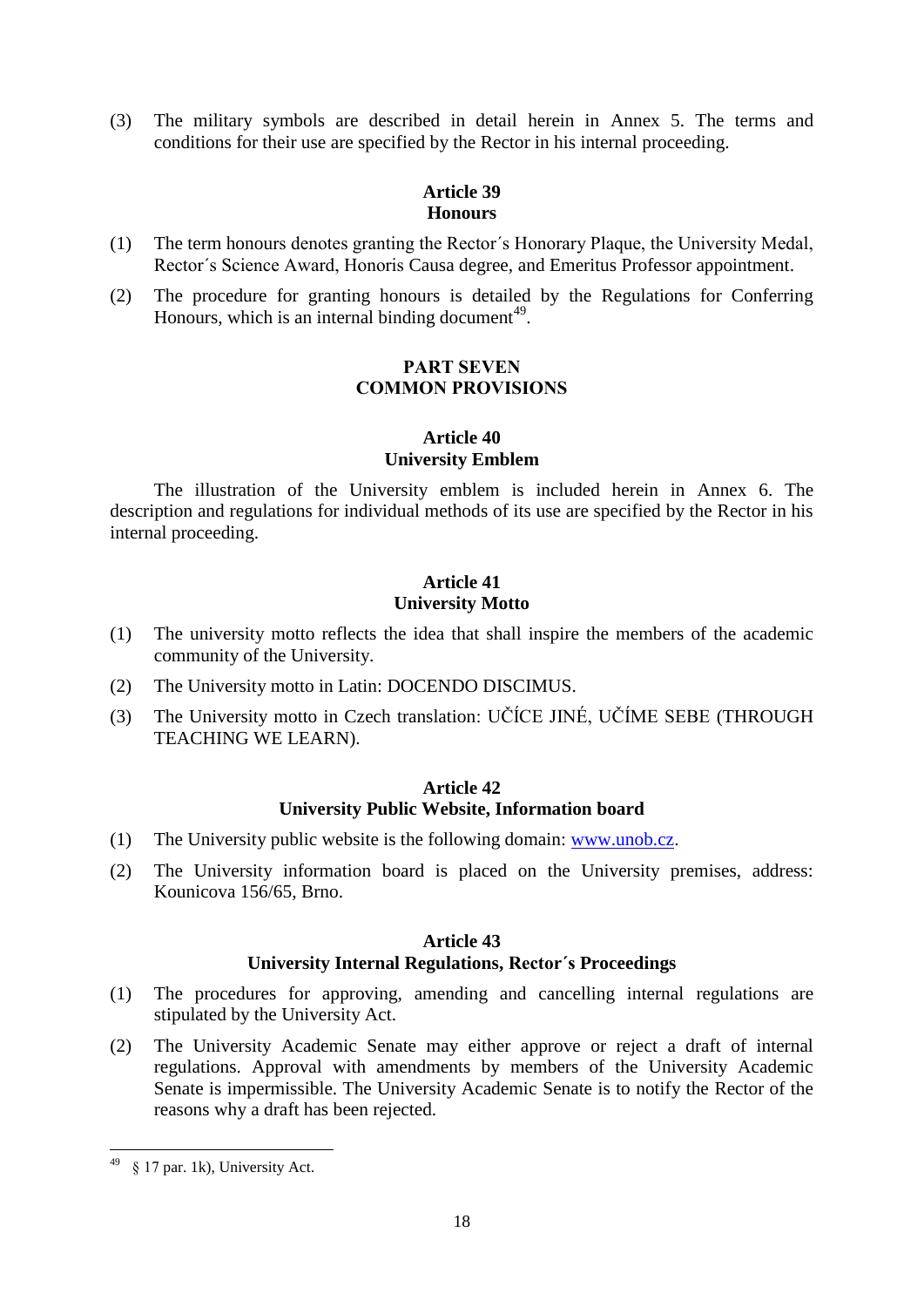<span id="page-18-0"></span>(3) To implement legal rules and regulations the Rector issues proceedings. Through proceedings the Rector also issues internal regulations of the employer.<sup>50</sup>

## PART EIGHT ANNULMENT, TEMPORARY AND FINAL PROVISIONS

#### **Article 44 Annulment Provisions**

<span id="page-18-2"></span><span id="page-18-1"></span>The Status of the University of Defence issued on September 1, 2004, as subsequently amended, is annulled.

# **Article 45 Temporary Provisions**

- (1) Until the day when this status comes into force, the hitherto effective status remains in force, unless this provision is contrary to the University Act.
- (2) The University internal norms approved by the Rector, which remain in force until the day when this status becomes effective and have been valid since the first day when it came into force are considered, beginning the date when this status becomes effective, the rector´s proceedings, except for the Rector´s orders.
- (3) Until the date when the Strategic Intent on the University Educational and Creative Activities is approved, considered as the University strategic intent is the Long-Term Intent on Educational, Scientific, Research, Developmental, Innovative and Other Creative Activities of the University of Defence for the period 2016-2020.

# **Article 46 Final Provisions**

- <span id="page-18-3"></span>(1) This status was approved by the University Academic Senate on June 13, 2017.
- (2) This status comes into force and effect on the date when registered by the Ministry of Defence<sup>51</sup>.

singed signed

Chairman of the University Senate Rector

Prof. MUDr. Jiří KASSA, CSc. BG Prof. Ing. Bohuslav PŘIKRYL, Ph.D.

 $\overline{a}$ 

<sup>50</sup> § 305 Act 262/2006 Sb., Labor Code, as subsequently amended.

 $51 \times 95$  and  $202$  and  $202$  and  $51 \times 100$  Act.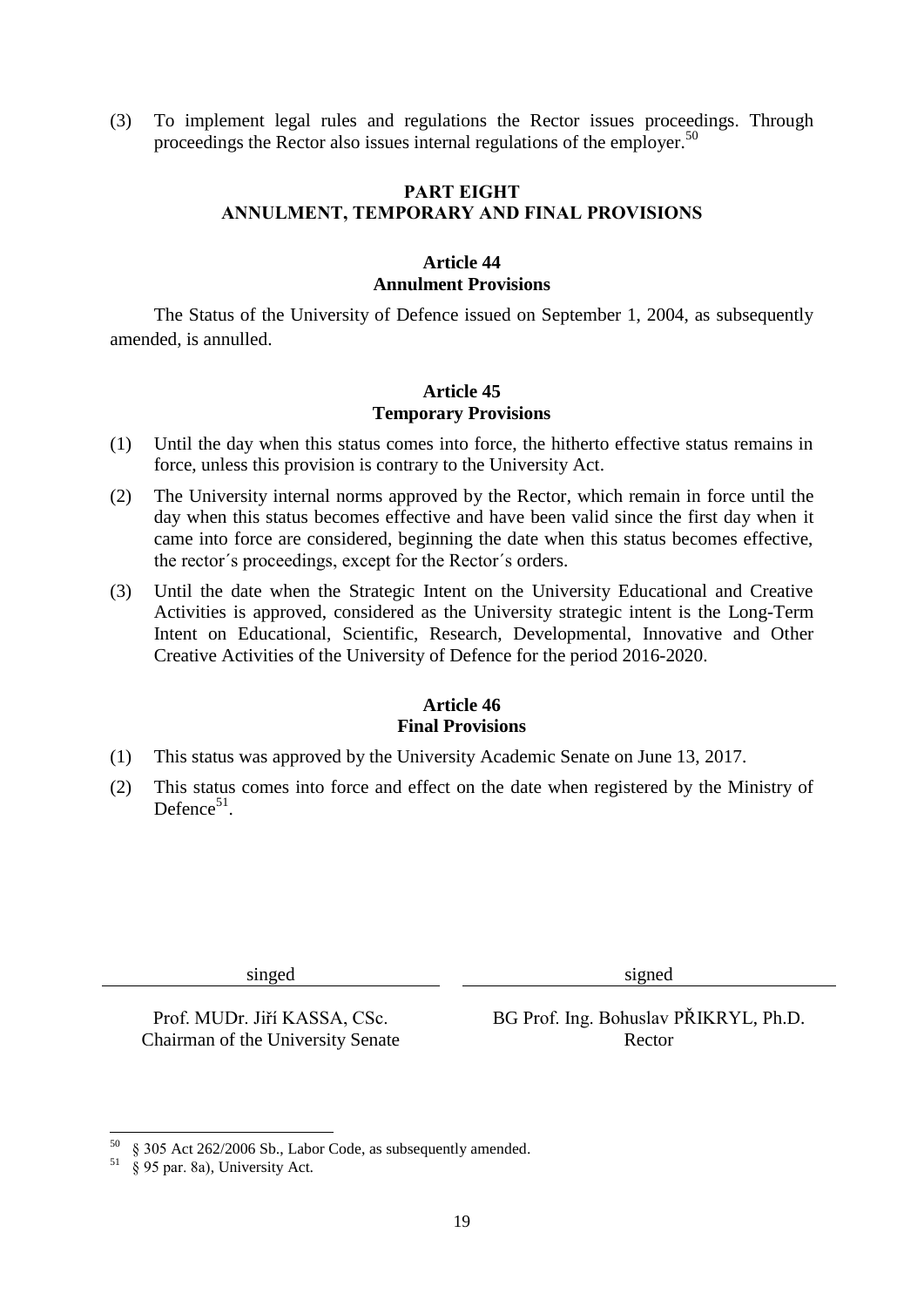# <span id="page-19-0"></span>Annexe No. 1 LIST OF FACULTIES AND OTHER PARTS OF THE UNIVERSITY

# **Article 1 Faculties**

<span id="page-19-1"></span>1. University faculties<sup>52</sup> are:

- a) Faculty of Military Leadership,
- b) Faculty of Military Technology,
- c) Faculty of Military Health Sciences.
- <span id="page-19-2"></span>2. The organizational structure of the faculty regulates its status.

## **Article 2 University institutes**

- 1. A university institute<sup>53</sup> at the university is The NBC Defence.
- <span id="page-19-3"></span>2. The organizational structure of the university institute is governed by their organizational regulations, which will be issued as a measure by the rector.

# **Article 3 Other centres**

- 1. Other centres of the university for educational and creative activities or for information services<sup>54</sup> at the university are:
	- a) Centre for Security and Military Strategic Studies,
	- b) Language Centre,
	- c) Physical Training and Sports Centre.
- <span id="page-19-4"></span>2. The organizational structure of other centres is governed by their organizational regulations, which will be issued as a measure by the rector.

### **Article 4 Other workplaces**

- 1. Other workplaces of the university are:
	- a) rectorate,

l

- b) school regiment.
- 2. The organizational structure of other workplaces is governed by their organizational regulations, which will be issued as a measure by the rector.

\*\*\*\*\*

 $52$  Section 22, Article 1 a) of the Higher Education Act.

<sup>53</sup> Section 22, Article 1 b) of the Higher Education Act.

<sup>54</sup> Section 22, Article 1 c) of the Higher Education Act.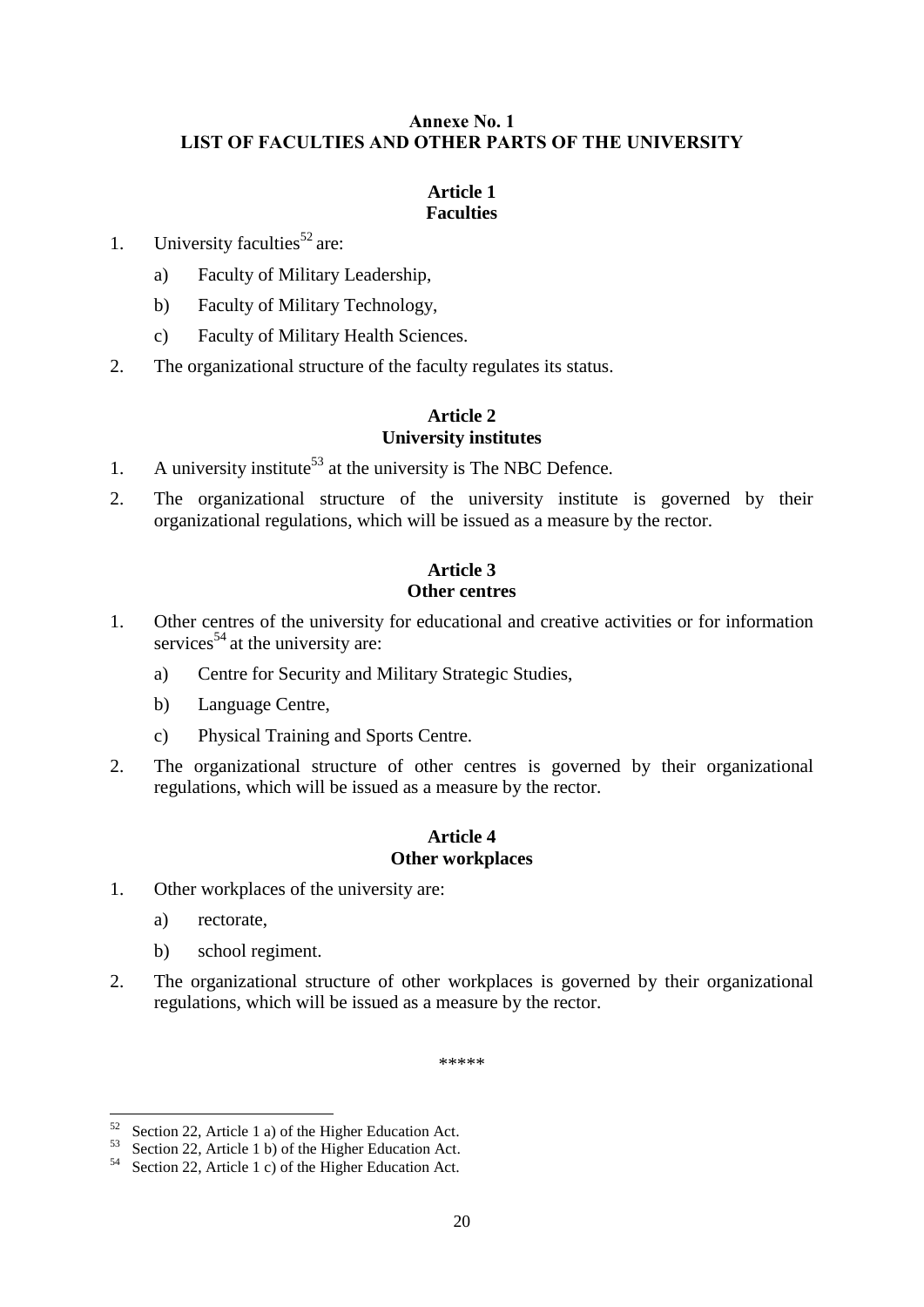# <span id="page-20-1"></span><span id="page-20-0"></span>Annex No. 2 GENERAL CONDITIONS FOR ADMISSION TO STUDIES AND METHOD OF SUBMISSION OF APPLICATIONS

#### **Part I.**

# **Basic provisions**

#### **Article 1**

#### **Introductory provisions**

- <span id="page-20-2"></span>1. These general conditions for admission to studies govern the admission to university studies.
- 2. In each academic year, the university or a faculty will describe the details of the admission procedures in the admission regulations<sup>55</sup> for each degree program; the conditions for admission to studies must not be in violation of the law or internal regulations of the university or faculty and may only modify the details provided by law or by this status.
- <span id="page-20-3"></span>3. The conditions for admission to studies in degree programs provided by the university are approved by the academic senate of the university<sup>56</sup>; the conditions for admission to studies in degree programs provided by faculties are approved by the academic senate of the relevant faculty<sup>57</sup>.

# **Part II. Conditions for admission to studies**

# **Article 2 Common Provisions**

- <span id="page-20-4"></span>1. Applicants to studies in an accredited degree program may be accepted only if they meet:
	- a) the basic conditions for admission to studies, and
	- b) other conditions<sup>58</sup> for admission to studies if they are defined by the university or a faculty in their conditions for admission to studies.
- 2. Fulfilment of the conditions for admission is provided to the university or faculty by the applicant. The fulfilment of conditions for admission is verified within the admission procedure.
- 3. Fulfilment of the conditions for admission is verified by the university or faculty where the degree program is to be provided.
- 4. The university or faculty where the given degree program is to be provided will specify in the conditions for admission inter alia:
	- a) the end of the period for verifying the conditions for admission to studies,

<sup>55</sup> Section 49, Article 5 of the Higher Education Act.

<sup>56</sup> Section 9, Article 1g) of the Higher Education Act.

<sup>&</sup>lt;sup>57</sup> Section 27, Article 1 e) of the Higher Education Act.

<sup>58</sup> Section 49 of the Higher Education Act.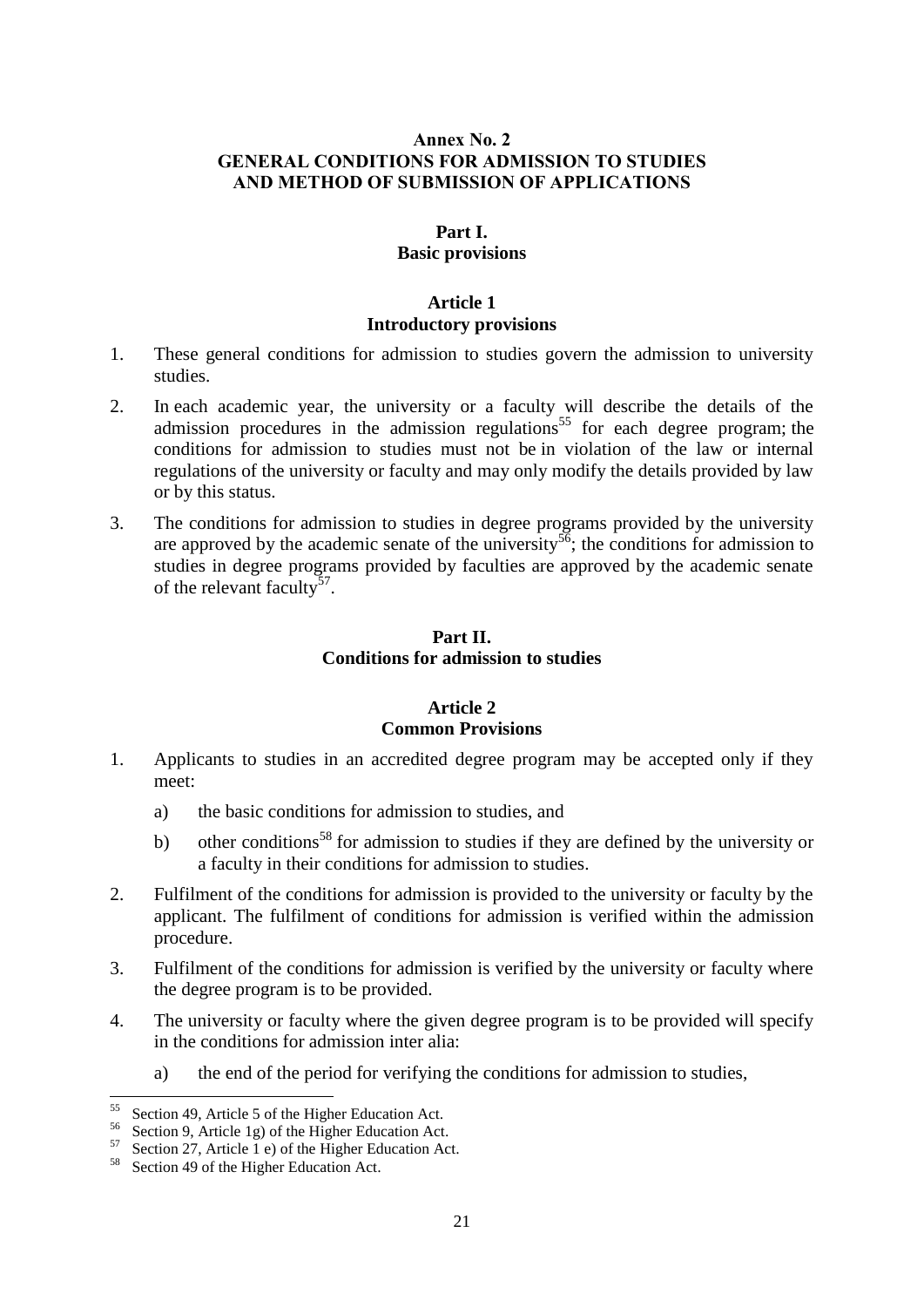- b) the method of verification of other conditions, if defined,
- c) the form and general description of the test and the criteria for its assessment, if there is a requirement for an entrance examination within the admission procedure,
- d) the requirements for medical fitness to study a relevant degree program, if there is a medical fitness condition for admission to studies, and
- <span id="page-21-0"></span>e) the dissertation theses topic, if the application concerns a doctoral study program.

#### **Article 3 Basic conditions for admission to studies**

<span id="page-21-1"></span>A basic condition for admission to study an accredited study program is the achievement of the education provided by the Higher Education Act<sup>59</sup>.

#### **Article 4 Other conditions for admission to studies**

- 1. The university or faculty may specify additional conditions for admission to studies in a given degree program, namely:
	- a) specific knowledge, skills or talents of the applicant,
	- b) adequate applicant's medical fitness,
	- c) specific results from high school, or higher vocational schools or higher education institution,
	- d) the condition that the applicant is called to service under special legal regulations<sup>60</sup>,
	- e) conditions relating to the relatedness of degree programs or the number of credits obtained during studies in selected types of subjects or, where applicable, the results obtained from these subjects in case of admission to studies in a master's degree program following the bachelor's degree program.
- 2. The conditions referred to in paragraph 1 (a) are typically verified by the entrance examination; the university or faculty can also specify in the conditions for admission that the entrance examination or its part be cancelled at the request of the applicant; cancelling of the entrance examination or its part is decided by the dean or rector depending on where the study program is provided.
- 3. The university or faculty can specify the highest number of admitted applicants for a given degree program in the conditions for admission; if a higher number of applicants meet the conditions, a decisive ranking of the best applicants is compiled based on the results of the entrance examination. The number of students admitted to studies in individual degree programs is determined by the rector or the deans with the rector's approval, depending on where the relevant degree program is provided and on the basis of requirements of the Ministry of Defence.

 $\overline{a}$ Section 48 of the Higher Education Act.

<sup>60</sup> Act. No. 221/1999 Coll., On professional soldiers, as amended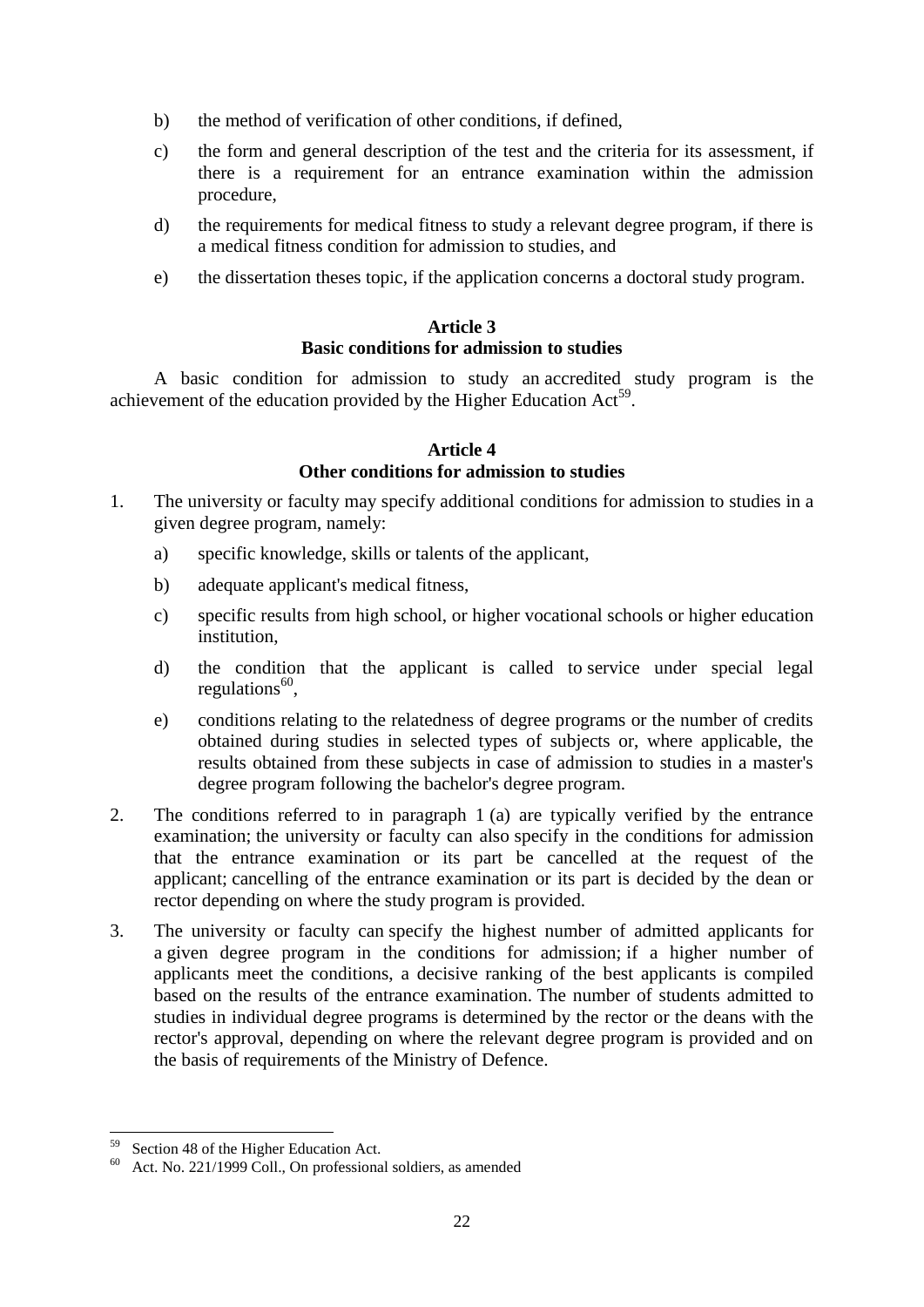- 4. The university or faculty, depending on where the degree program is provided, may stipulate that in case of a small number of applicants, the verification of the admission conditions referred to in paragraph 1 (a) by the entrance examination will not be employed and all the applicants will be accepted.
- 5. The university or faculty can specify in the admission conditions different conditions for admission to studies for applicants who have completed a degree program or its part, or are studying another degree program at a university in the Czech Republic or abroad, or have completed an accredited educational program or its part at a higher vocational school, or are studying an accredited educational program at a higher vocational school in the Czech Republic or abroad<sup>61</sup>; in such cases, they shall specify the form and contents of the special entrance examination and the conditions for not using this examination. Different conditions must not disadvantage applicants.

# **Part III. Admission procedure**

# **Article 5 Applications for studies**

- <span id="page-22-1"></span><span id="page-22-0"></span>1. Applications for studies are submitted electronically by filling in and sending the form in the internet application in the public section of the university website. The contents of the application for studies are determined by the rector.
- 2. The application is considered delivered at the time of the receipt of the completed form in the internet application in the public section of the university website.
- 3. The university or faculty, depending on where the relevant degree program is provided, will specify in the conditions for admission, inter alia, the end of the period for submission of applications for studies.

# **Article 6**

# **Verification of the conditions of documentary evidence**

- <span id="page-22-2"></span>1. The fulfilment of the basic and other conditions for admission to studies is verified on the basis of the valid documents submitted by the applicants in the manner and within the period described in the conditions for admission to studies.
- 2. The verification of the conditions for admission to studies is recorded and is part of the file on the admission procedure; the contents and specifications of the record are determined by the rector.

#### **Article 7 Entrance examination**

<span id="page-22-3"></span>1. The entrance examination may have one or more parts and can take place in one or more rounds. The entrance examination, or part of it, may take the form of a written, oral, practical, or combined examination. All parts of the entrance examination may take place at one or more days.

 $\overline{\phantom{a}}$ Section 49, Article 3 of the Higher Education Act.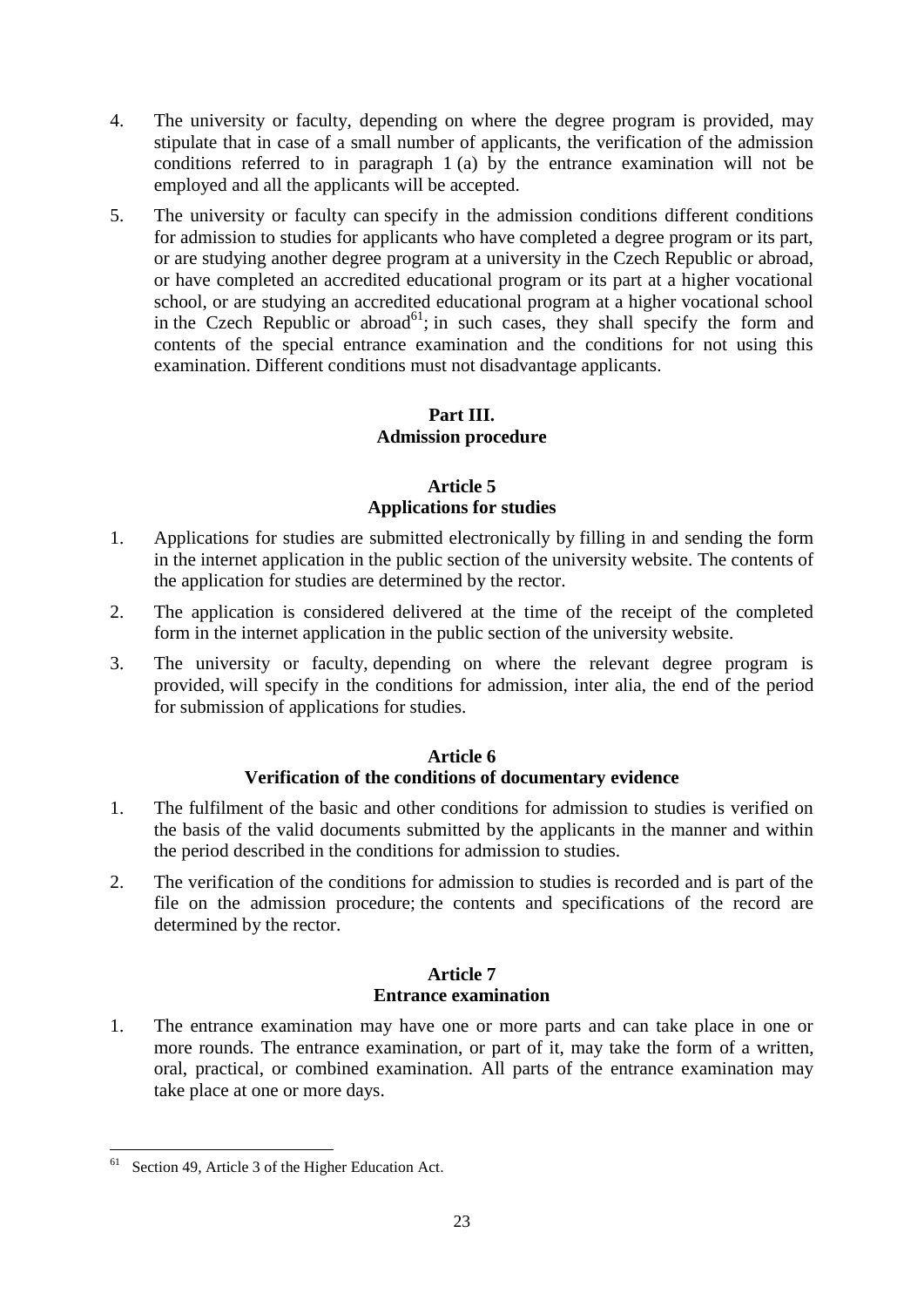- 2. The university or faculty will specify in the conditions for admission at least one regular term of the examination and may specify one or more alternate terms.
- 3. The rector or the dean, depending on where the degree program is provided, authorizes the examination on the alternate term upon the applicant's request submitted in writing before the scheduled date of the regular examination, if the applicant cannot take part in the regular examination particularly because of serious and documentable reasons, particularly health. In exceptional and duly justified cases, the rector or the dean may waive the time period. Regular studies abroad, which are preparing for university studies, are always a reason for an alternate term. Additional alternate terms are not allowed.
- 4. The rector or the dean, depending on where the degree program is provided, may specify extra entrance examination terms for applicants stated in Article 4 par. 4 or applicants who are graduates of foreign secondary or higher education institutions.
- 5. The rector or the dean, depending on where the degree program is provided, may determine by his/her measure the rules that the applicants are required to follow during the entrance examination.
- 6. If the expected number of applicants taking part in the regular entrance examination has not been met, the rector or the dean, depending on where the degree program is provided, may recognize a successfully passed entrance examination from another faculty or higher education institution to the same or similar degree program that has taken place in the last six months.
- 7. The rector or the dean, depending on where the degree program is provided, may interrupt the entrance examination or part of the entrance examination of an applicant who has broken the rules stipulated in paragraph 5. The results of the interrupted examination will not be assessed; an alternate term is not allowed.
- 8. The rector or the dean, depending on where the degree program is provided, will interrupt the entrance examination or part of it if circumstances arise that prevent the continuation of the examination or may disrupt the equality of the applicants during the admission procedure. The results of the interrupted examination are not assessed. The rector or the dean will promptly invite all the involved applicants to an alternate term or, if these circumstances occur within an alternate term, for an additional term, which will take place within 7 days of the alternate term.
- 9. The rector or the dean, depending on where the degree program is provided, may declare the entrance examination or its part invalid if there have been circumstances that have disturbed the equality of the applicants in the admission procedure. This measure is not effective for applicants who have received the admission decision at the latest on the date of the declaration of invalidity of the examination. The rector or the dean will promptly invite all the involved applicants to an alternate term or, if these circumstances occur within an alternate term, for an additional term, which will take place within 7 days of the alternate term.
- 10. Applicants are invited for the admission examination in writing. Applicants for studies who have excused themselves from participating in the entrance examination and the excuse has been accepted, may be invited to take the entrance examination on an alternate term by the rector or the dean, depending on where the relevant degree program is provided.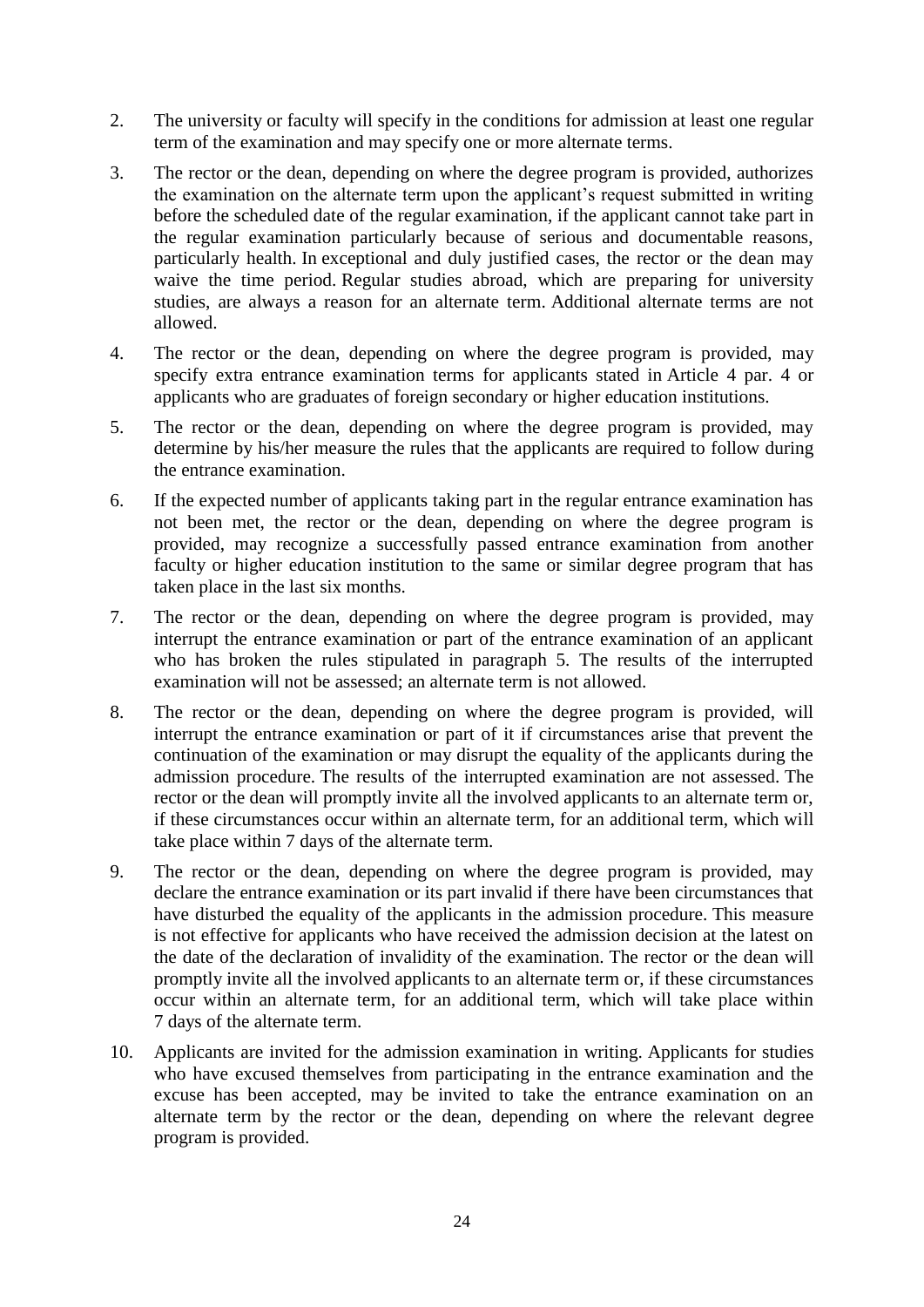<span id="page-24-0"></span>11. The course of the entrance examination, if conducted, is recorded and is part of the file on the admission procedure; the contents and specifications of the record are determined by the rector.

# **Part IV. Additional and common provisions**

## **Article 8**

#### **Special provisions on the supplementary admission procedure**

<span id="page-24-1"></span>If some applicants who have been admitted to study a given program at the university or faculty do not enrol in the studies, the rector or the dean, depending on where the degree program is provided, may decide to organize a supplementary admission procedure.

The rector or the dean decides on the admission to studies to a given study program within the supplementary admission procedure of those applicants who have not been admitted due to the prescribed maximum number of admissions in the order in which the applicants were placed.

The condition for admission for applicants under paragraph 2 is their statement that their admission application is still valid. This must take place within 8 days of the delivery of the appeal of the university or faculty.

<span id="page-24-2"></span>The decisions made in course of the admission procedure are not taken into account during the supplementary admission procedure.

#### **Article 9**

#### **Disclosure of the conditions of the admission procedure**

- 1. The announcement of the admission procedure or the supplementary admission procedure is made by publishing the conditions for admission to studies in the public part of the university or faculty website, depending on where the degree program is provided.
- 2. The rector's or the dean's measures in relation to the admission procedure are published in the public section of the university or faculty website, depending on where the degree program is provided.

\*\*\*\*\*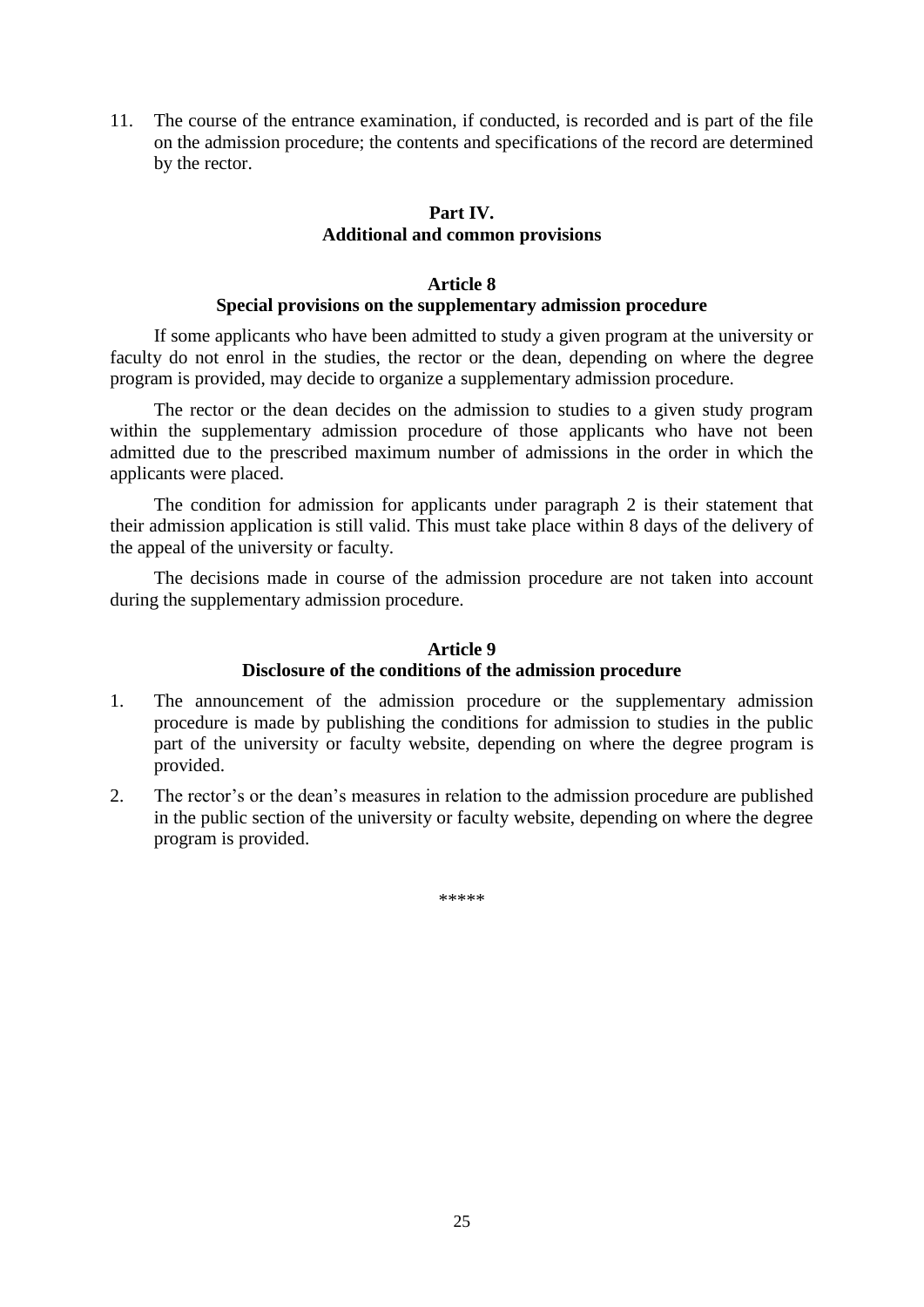# <span id="page-25-0"></span>Annex No. 3 RULES FOR CHARGING FEES, THEIR DUE DATE AND THE FORM OF PAYMENT

### **Article 1 Introductory provision**

<span id="page-25-1"></span>These rules govern the conditions and manner of charging fees, their due date and the form of payment.

# **Article 2 Tributary**

<span id="page-25-2"></span>A tributary is an individual who has filed an application or other proposal with the University or faculty to perform an act, or the person in whose interest or concern the act was performed.

#### **Article 3**

### <span id="page-25-3"></span>**The imposition and collection of the fee, its due date, and the consequences of its non-payment**

- 1. Fees are imposed, collected and levied by the university or, where appropriate, by the faculty.
- 2. Fees are due either upon receipt of the filing or later, but always before the act is executed. If the tributary fails to pay the fee within this time limit, the University or faculty will ask him or her to do so within 15 days, unless the law provides for a longer period<sup>68</sup>, from the day following receipt of the call for payment of the fee. This call is a decision to impose the fee. In the call to pay a fee, the university or faculty will also notify the tributary of the consequences of not paying the fee. The appeal for payment of the fee may be filed within 15 days from the day following its delivery.
- 3. If the tributary fails to pay the fee within the time limits referred to in the preceding paragraph, the University or faculty will stop the initiated proceedings or will not carry out the action. If the tributary pays a fee after the deadlines mentioned in the preceding paragraph, the University or faculty proceeds as if the fee had been paid in time unless the decision to stop the proceedings had already been decided.
- <span id="page-25-4"></span>4. The time limits for the issue of the decision determined by special legislation do not run in the period from the date of delivery of the call for payment of the fee until the payment of the fee is proved.

#### **Article 4 Paying fees**

- 1. Fees are payable in Czech currency.
- 2. Fees shall be paid in cash to the revenue account at the Czech National Bank. The revenue account number is published in the public section of the University and faculty websites.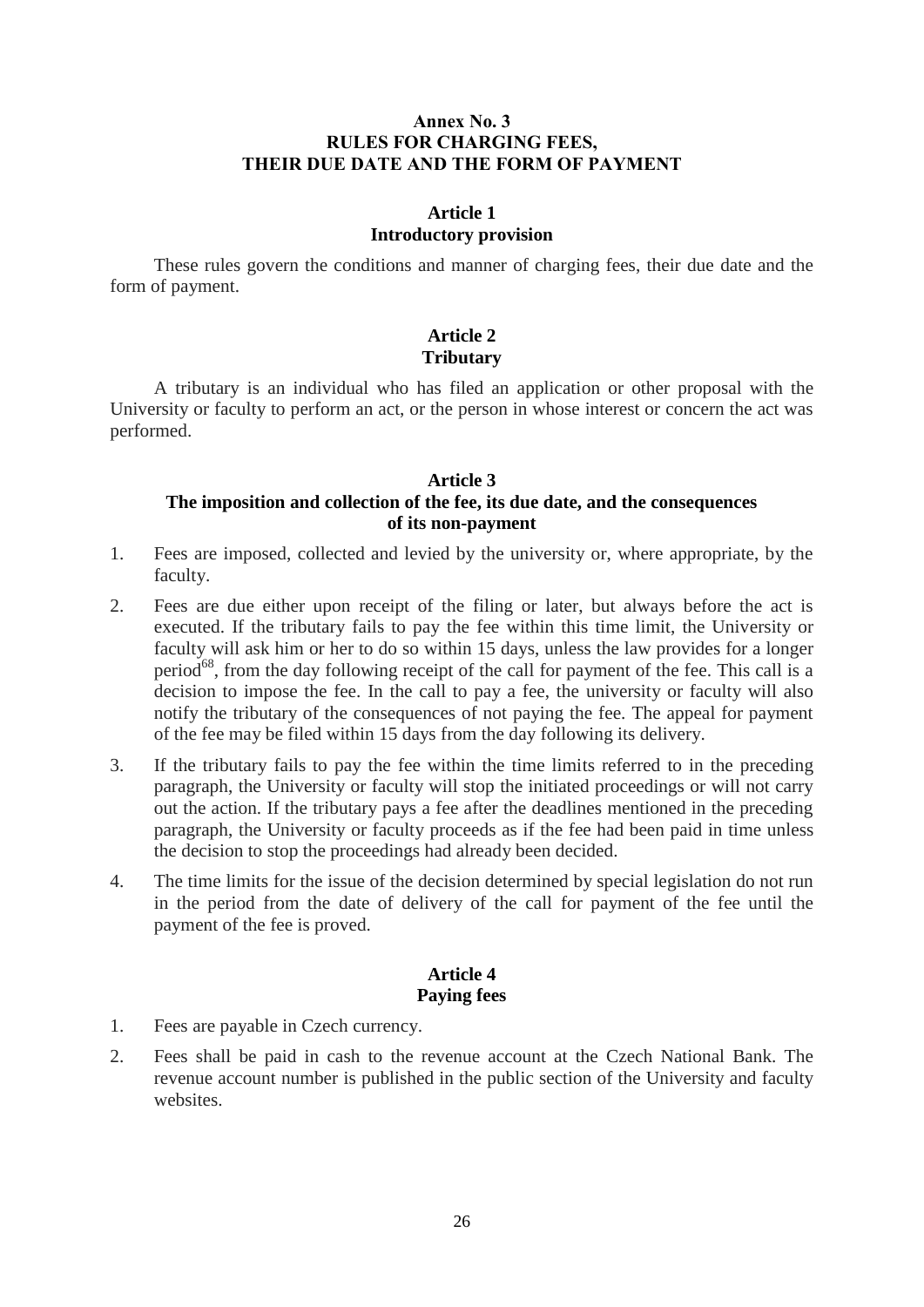# **Article 5 Refund of the fee**

<span id="page-26-0"></span>1. The University or faculty will refund the full fee at the request of the person who paid the fee if the fee was paid by a person who is not a tributary under these rules.

<sup>68</sup> E.g. Section 58 (7) of the Higher Education Act.

- 2. At the tributary's request, the University or faculty returns to the tributary the amount paid more than the amount determined by the Ministry of Defence (hereinafter referred to as the "overpayment fee").
- 3. There is no legal remedy against the decision to reimburse the fee and the decision to refund the overpayment.
- 4. If the tributary pays a fee only after the effective date of the decision to terminate proceedings under Article 3 (3) of these rules, the fee will not be refunded.
- <span id="page-26-1"></span>5. The refund of the fee, its part or overpayment fee is decided and the fee, its part or overpayment fee is refunded by the University or faculty to which the fee was paid.

# **Article 6 Exemption from the fee**

- 1. Natural persons are exempt from the fee if international treaties and arrangements to which the Czech Republic is bound.
- 2. The acts are exempt from the fee if the international treaties and arrangements to which the Czech Republic is bound so state.
- <span id="page-26-2"></span>3. Neither the University nor the Faculty is empowered to reduce or increase the fee set by the Ministry of Defence or to waive its collection.

# **Article 7 Time limits and time counting**

The calculation of the due date for the payment of fees is governed by the general rules for calculating the time under the Civil Code.

<sup>69</sup> Act. No. 89/2012 Coll., The Civil Code, as amended by later regulations.

\*\*\*\*\*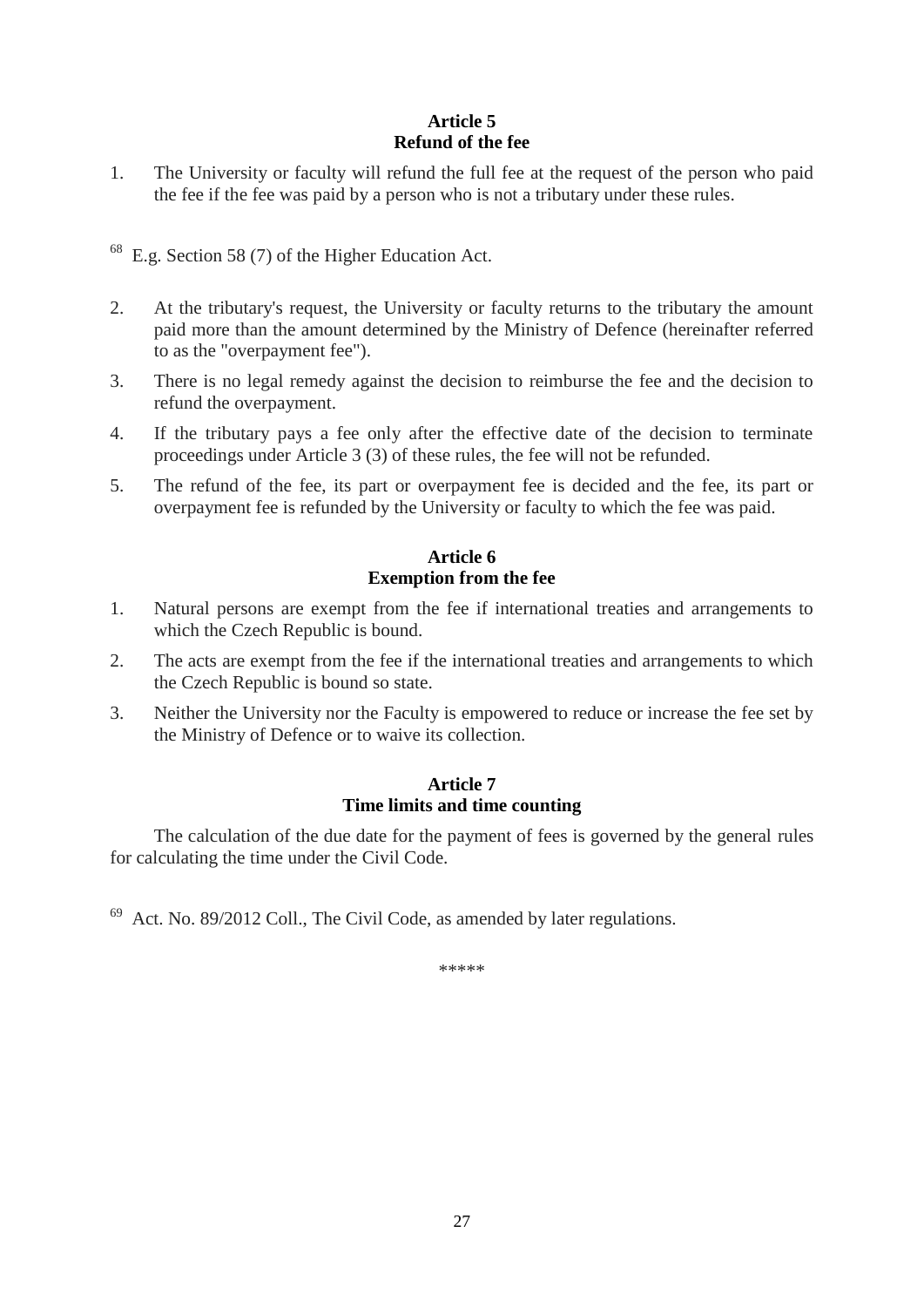# <span id="page-27-0"></span>Annex No. 4 ACADEMIC INSIGNIA, RULES FOR THE USE OF ACADEMIC INSIGNIA AND ACADEMIC GOWNS, ACADEMIC CEREMONIES OF THE UNIVERSITY AND FACULTIES

## **Article 1 Description of academic insignia**

- <span id="page-27-1"></span>1. The rector's chain consists of the chain itself, consisting of 6 square links on which the Czech lion is depicted. 3 square links on the left side and 3 square links on the right side are connected to each other by connecting links. The chain itself merges into the badge of a graduate of the military college, and from the badge is suspended a medal with the emblem of the University. The emblem is on a circular plate with the inscription DOCENDO DISCIMUS above. The entire medal is lined with linden branches from the bottom around its circumference. The rector's chain is made of golden-color metal.
- 2. The vice-rector's chain consists of the chain itself, consisting of 6 square links on which the Czech lion is depicted. 3 square links on the left side and 3 square links on the right side are connected to each other by connecting links. The chain itself merges into the badge of a graduate of the military college, and from the badge is suspended a medal with the emblem of the University. The emblem is on a circular plate with the inscription DOCENDO DISCIMUS above. The vice-rector's chain is made of silvercolor metal.
- 3. The chain of the bursar is made up of the chain itself, consisting of 6 square links on which the Czech lion is depicted. 3 square links on the left side and 3 square links on the right side are connected to each other by connecting links. The chain itself merges into the badge of a graduate of the military college, and from the badge is suspended a medal with the emblem of the University. The emblem is on a circular plate with the inscription DOCENDO DISCIMUS above. The bursar's chain is made of silver-color metal.
- 4. The sword is a copy of the historical Czech gothic sword made of silvery metal with golden decoration. The sword pommel is round, a 200 mm long grip (with pommel) is convex-shaped from stained walnut wood with ferrules and a blade of 850 mm in length is hexagonal. On the face side of the sword, on the round pommel, there is a gilded, patinated Czech lion engraved into brass, with the inscription UNIVERSITY OF DEFENSE in the cartouche. On the reverse side of the sword, on the round pommel, there is the emblem of the University engraved in brass, on the blade is the inscription DOCENDO DISCIMUS in the cartouche. Part of the sword is a scabbard with fittings. The scabbard is made of stained leather with patinated sheet metal fittings. On the top fitting is the emblem of the University and the linden branches, on the lower fitting are the linden branches.

#### **Article 2 Rules for the use of academic insignia and gowns**

<span id="page-27-2"></span>1. Academic insignia and gowns are used by competent academic dignitaries of the University, a bursar, or competent academic dignitaries of faculties (deans, vice-deans) for academic ceremonies and ceremonial occasions held at the University, other colleges or institutions.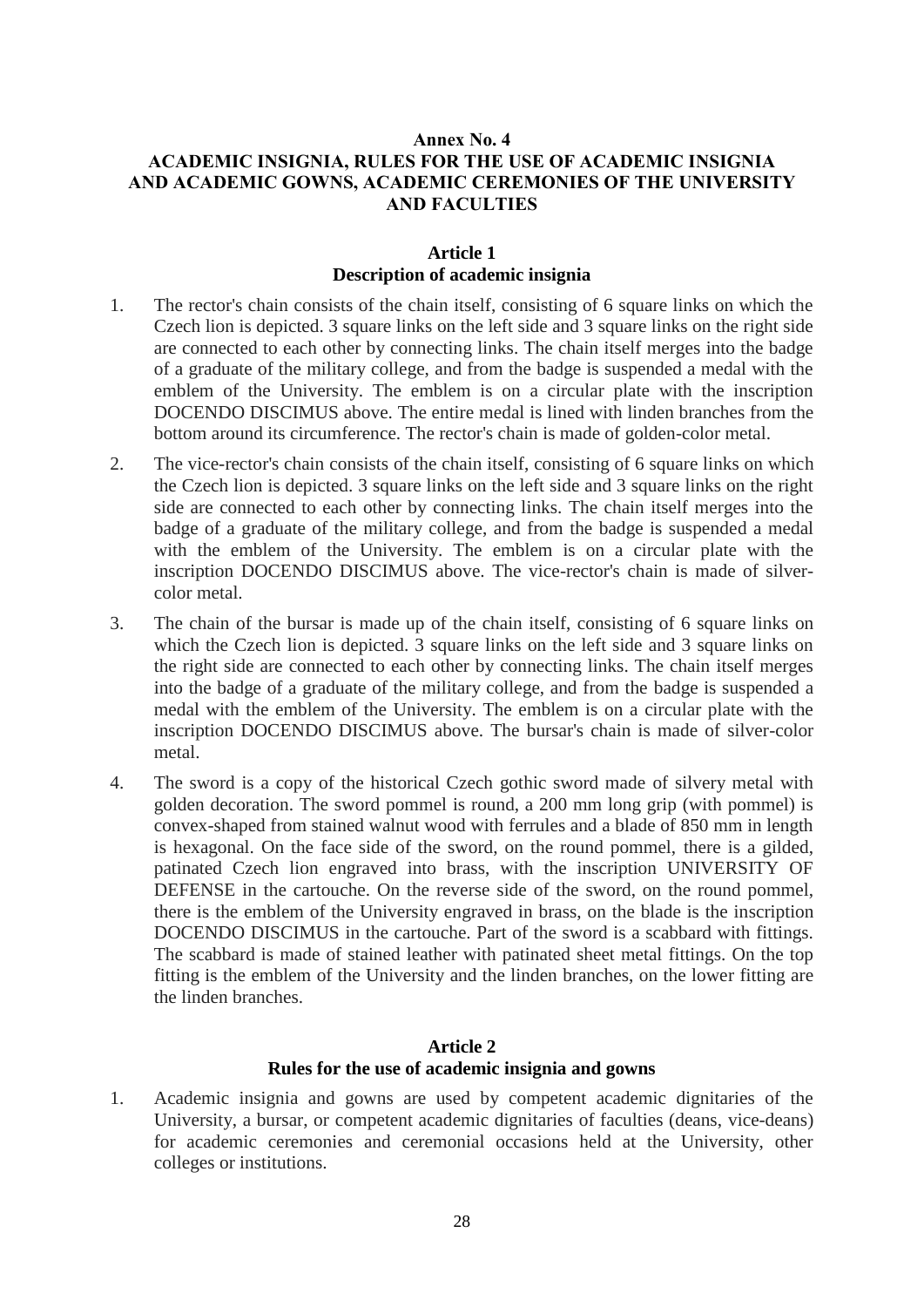- 2. The use of the University insignia and academic gowns at ceremonial events organized outside the University premises is authorized by the rector. The academic gown with the related chain is used especially for the appointment of the rector by the president of the republic, for academic ceremonies of other colleges, for the award of professorial decrees or for the reception by a state representative. When determining the extent of use of insignia and academic gowns, the requirements of the host are taken into account.
- 3. A chain without an academic gown is used for ceremonies that do not require or permit the academic gown. A chain without an academic gown can be used by a scholar at the funeral of a member of the academic community.
- 4. The sword is used according to the rector's decision, especially for academic ceremonies and ceremonial occasions of a military character. A beadle, always accompanying the rector, is determined from the ranks of the University soldiers to carry the sword. The beadle wears a designated military uniform.
- 5. Academic insignia and gowns cannot be used in the manner and in places where they would violate the principles of academic rights and freedoms.
- <span id="page-28-0"></span>6. At certain ceremonial University assemblies (especially military ceremonies), the use of insignia and academic gowns is not prescribed.

# **Article 3 Description of academic ceremonies**

- 1. Academic ceremonies are, in particular:
	- a) inauguration of the rector,
	- b) inauguration of the dean,
	- c) matriculation of students,
	- d) graduation of graduates,
	- e) ceremonial conference of the scientific council,
	- f) ceremonial assembly of the academic community,
	- g) the opening and closing ceremonies of selected forms of lifelong education.
- 2. At academic ceremonies are used traditional Latin addresses of academic dignitaries of the University and academic dignitaries of faculties:
	- a) the address of the rector is "Your Magnificence" (magnificent); the plural is identical,
	- b) the address of the vice-rector is "Honorabilis" (honorable); plural "Honorabiles".
	- c) if vice-rector represents the rector, they are addressed as the rector "Your aMagnificence",
	- d) the address of the dean is "Spectabilis" (respectable); plural "Spectabiles",
	- e) the address of the vice-dean is "Honorabilis"; if vice-dean represents the dean, they are addressed as the dean "Spectabilis"
	- f) the address of the graduation officer is "Honorabilis".
- 3. The rector's inauguration is an academic ceremony in which they are ceremonially inducted as a new rector of the University, after their appointment by the president of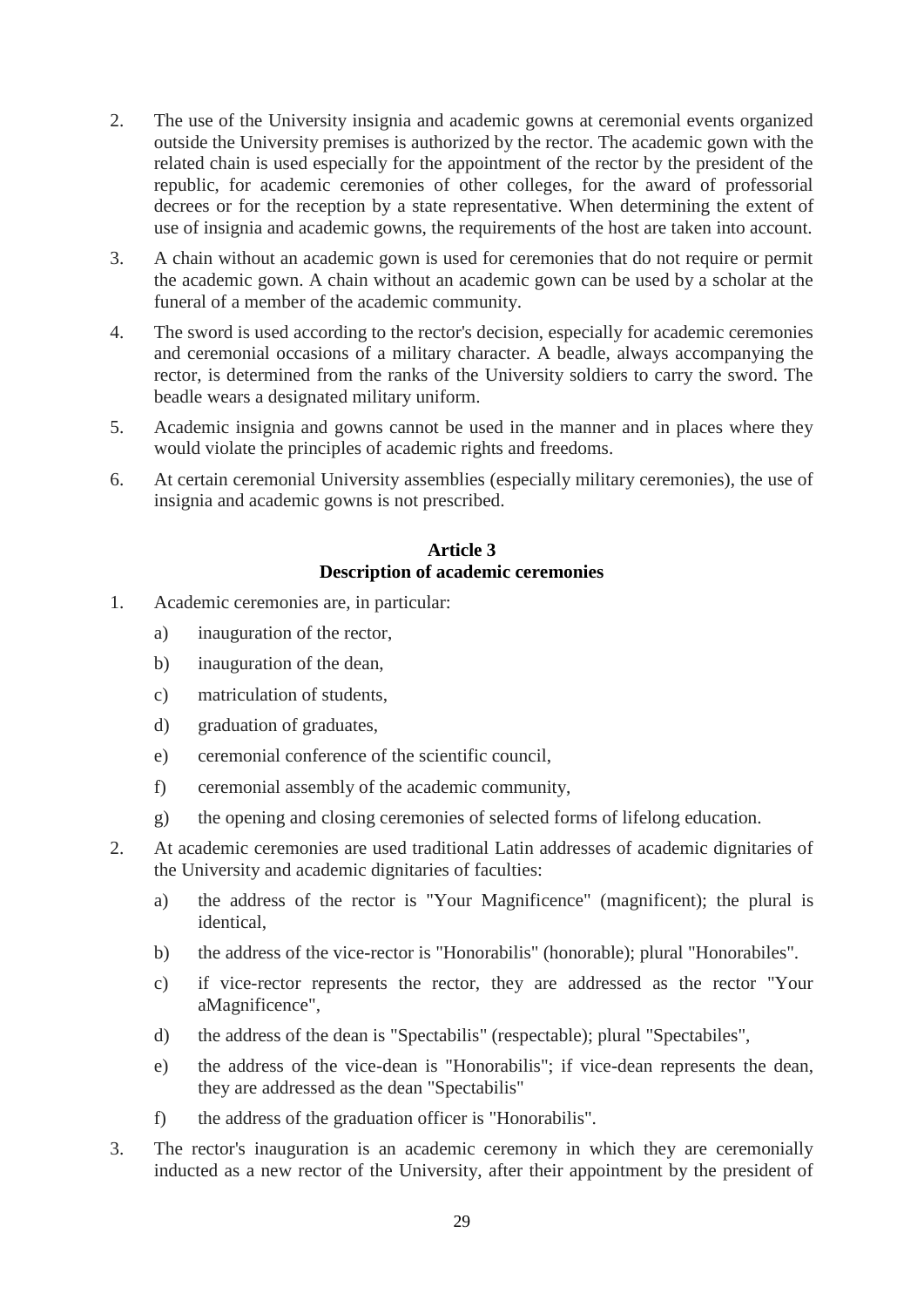the republic. The inauguration takes place specifically with the participation of the outgoing and incoming rector, academic dignitaries of the University and the bursar in academic gowns with chains, vice-rector in a designated military uniform, academic dignitaries of faculties in academic gowns with chains, members of the academic senate of the University and members of the academic senates of the faculties. The new rector swears a ceremonial oath in the presence of the chair of the academic senate of the University. The text of the rector's oath is given below. After the ceremonial oath, the chair of the academic senate of the University will take over the rector's chain from the outgoing rector and awards it to the new rector as an expression of the rector's competence and responsibilities. Then the incoming rector will give an inaugural speech.

- 4. Inauguration of the dean is an academic ceremony in which the Dean is officially inducted. The inauguration takes place in particular with the participation of the outgoing and incoming dean, academic dignitaries of the University and the bursar in academic gowns with chains, vice-rector in a designated military uniform, academic dignitaries of faculties in academic gowns with chains, members of the academic senate of the University and members of the academic senates of the faculties. The new dean swears a ceremonial oath in the presence of the chair of the academic senate of the faculty, the wording of which is stated in the statutes of the faculty. After the ceremonial oath, the chair of the academic senate of the faculty will take over the dean's chain from the outgoing dean and awards it to the new dean as an expression of the dean's competence and responsibilities. Then the incoming dean will give an inaugural speech.
- 5 Students' matriculation is an academic ceremony in which new students of bachelor and master study programs are ceremonially accepted into the academic community of the faculty and the University. Students' matriculation takes place at the faculty or the University, usually at the beginning of the academic year. Students take a compulsory matriculation oath that obliges them to honor academic principles, traditions and values. The wording of the matriculation oath of students enrolled at one of the faculties is stated in the statutes of the faculties. The text of the oath of the student not enrolled at any faculty of the University is given below. Matriculation of students of study programs is carried out by individual faculties, in particular with the participation of academic dignitaries of the University, bursar, vice-rector and academic dignitaries of the relevant faculty. All academic dignitaries and the bursar use academic gowns and chains. Vice-rector and military students are in designated military uniforms and civilian students are in formal clothing. At matriculation, the sword is carried by the rector's beadle.
- 6. Graduation is an academic ceremony where graduates of bachelor's, master's and doctoral degree programs are awarded university diplomas with a corresponding recognized academic degree, along with an attachment to the diploma. Graduation is held by faculties, in particular with the participation of academic dignitaries of the University and the bursar, vice-rector and academic dignitaries of the relevant faculty. All academic dignitaries use academic gowns and chains. Vice-rector and military students are in designated military uniforms, civilian students are in formal clothing. At graduation, the sword is carried by the rector's beadle. Part of the graduation is taking the ceremonial bachelor's, master's and doctor's graduation oath, the text of which, along with the graduation officer's formula, is given in the statutes of the relevant faculty. The wording of the graduation oath of a student who is not enrolled at any of the faculties of the University, and the graduation officer's formula are stated below.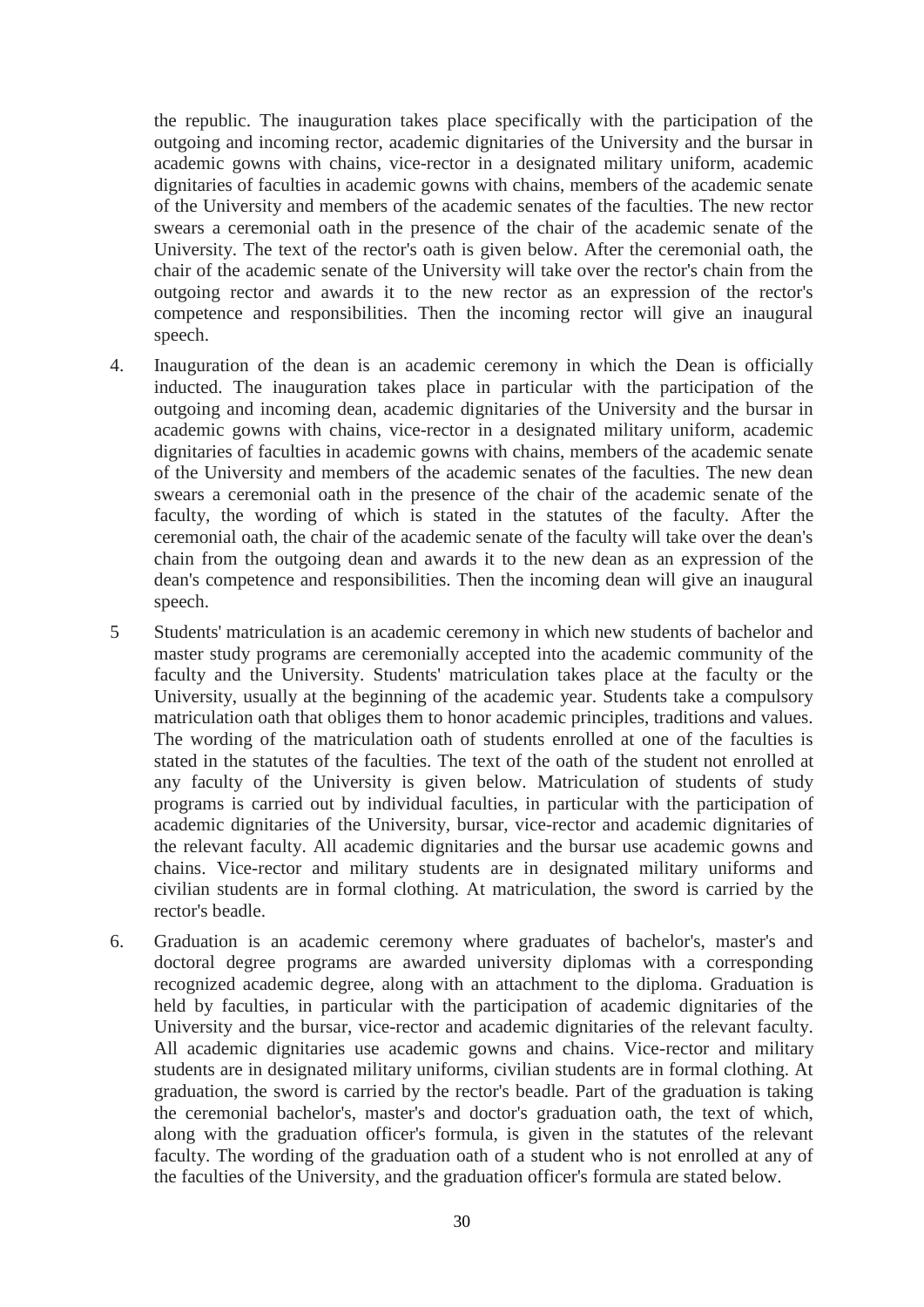- 7. The ceremonial conference of the scientific council may be organized in particular on the occasion of the award of diplomas to doctoral degree graduates, the award of appointment decrees to new associate professors and the award of honorary academic degrees of doctor honoris causa (abbreviated to dr. h. c.). The ceremonial conference of the scientific council is held, in particular, with the participation of academic dignitaries of the University in academic gowns with chains and academic dignitaries in gowns with chains. The meeting is chaired by the rector.
- 8. The ceremonial assembly of the academic community is convened by the rector, in particular to commemorate significant anniversaries and other important occasions.
- 9. The ceremonial opening and ending of the study of selected forms of lifelong learning is a ceremony organized for participants of long-term courses, especially career courses and top management courses. Course participants are given a certificate of study for the related course at the University, respectively a certificate of graduation.
- 10. The rector's inaugural oath is:

I pledge on my honor that I will perform the rector's function to the best of my knowledge and belief in the spirit of the Higher Education Act, other legal regulations and military orders and regulations. I pledge to protect all academic freedoms and to take care of the development and prestige of the University of Defence in Brno.

- 11. The matriculation oath of students who are not enrolled at any University faculty is: I pledge to make all my efforts to achieve a high level of expertise and skills to help effectively with the further development of scientific knowledge and the propagation of education. I am determined to meet honestly all the obligations that arise from my admission to the academic community of the University of Defence in Brno. I pledge to pursue all my actions to preserve the good reputation of this college, and I will not do anything that would harm its generally recognized respect.
- 12. The graduation officer's formula for graduation of the graduate who has not been enrolled at any faculty of the University is:

Dear graduates of a Bachelor's (Master's, Doctor's) study program,

on the authority of the rector of the University of Defence in Brno, I, the regular graduation officer, announce that you have successfully fulfilled all the requirements of the bachelor's (master's, doctor's) study program and I am granting you the academic degree of bachelor (engineer, doctor) in accordance with Act No. 111/1998 Coll. , on Higher Education Institutions and on modifications and amendments to other Acts (Higher Education Act), as subsequently amended.

Recognition of this degree entitles you to use the abbreviation Bc. (Ing.) in front of your name (abbreviation Ph.D. following the name). As a proof of graduation from the University of Defence in Brno and the award of an academic degree of a bachelor (engineer, doctor) you will be awarded a university diploma.

I request you to confirm the oath of a graduate of the University of Defence in Brno by laying your hand on the sword of the University of Defence in Brno and pronouncing the words "I pledge".

13. The graduation oath of students who are not enrolled at any University faculty is:

I pledge ceremonially not to compromise my civic honor and to use the knowledge and skills acquired at the University of Defence in Brno and will make every effort to develop and protect the interests of my homeland.

I pledge to defend the honor and the reputation of the University of Defence in Brno, where I acquired university education.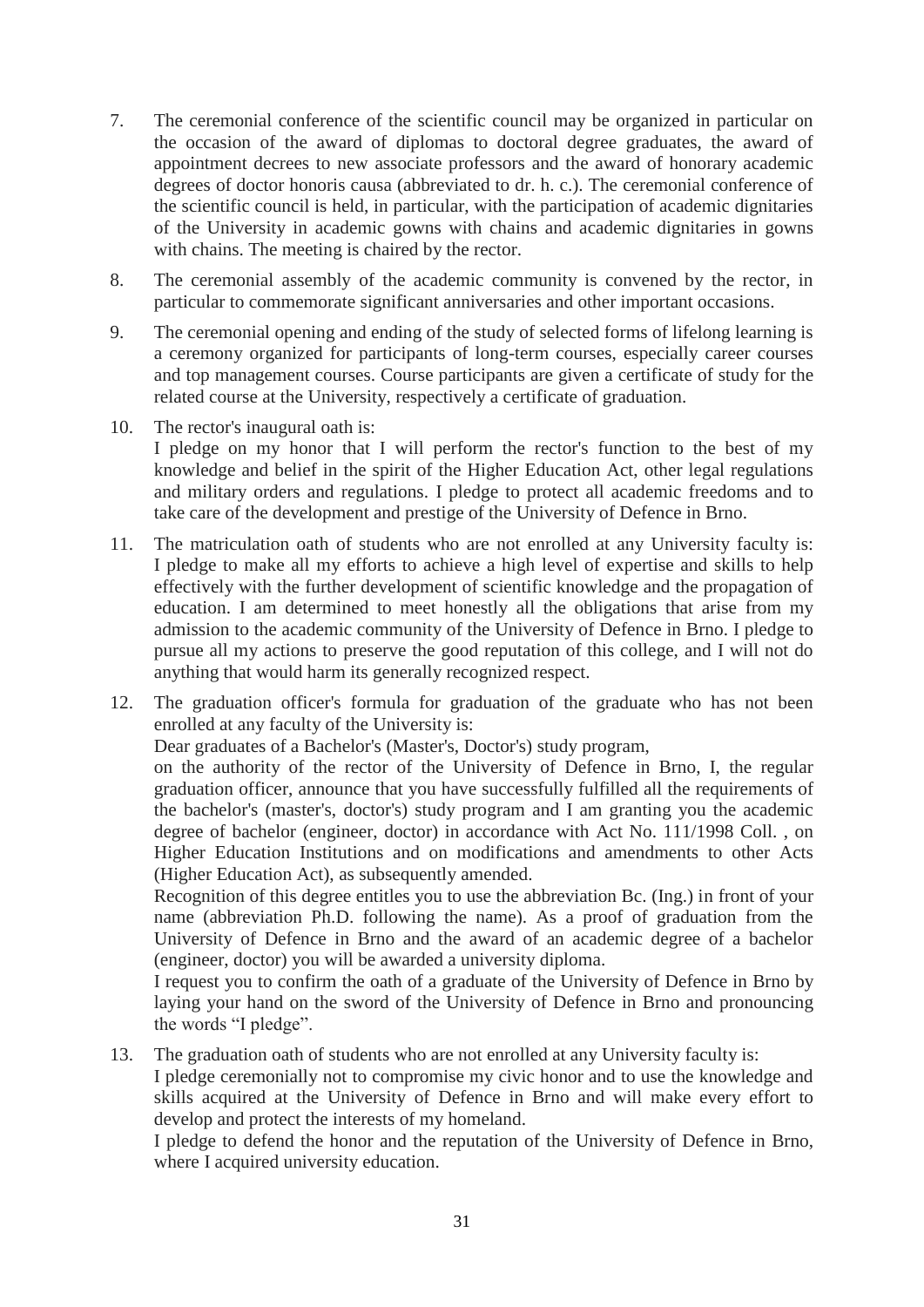14. The academic oath of a university associate professor is:

I pledge, aware of the mission of the academic employee in accordance with the traditions of the university, to contribute to the extending of scientific knowledge, to the use of its results in pedagogical and other creative activities and to assist in the realization of the humanitarian ideals of a democratic society.

I will always make sure to be an honor to my Alma Mater – The University of Defence in Brno and to contribute to its further development.

15. The oath of a member of the academic senate of the University is:

In the consciousness of the honesty and irreplaceability of the task delegated and with the feeling of responsibility towards the voters who entrusted me with the mandate of a member of the academic senate, I pledge allegiance to the University of Defence in Brno and its academic community.

I pledge that I will always carry out the duties of a member of the Academic Senate unselfishly and conscientiously in the interests of the academic community and of the University of Defence in Brno, and in accordance with legal regulations. In exercising the rights and duties of a member of the academic senate, I will also always take care of preserving academic freedoms and the reputation of the University of Defence in Brno, and all its components.

In my activities, I will follow the internal regulations of the University of Defence in Brno and respect the resolutions of the academic senate.

16. The oath of a doctor honoris causa – dr. h. c.

(The oath is the final part of the graduation statement)

Therefore, in the spirit of the University traditions and customs, I ask you to pledge in front of this academic assembly that:

you will continue in your existing recognized work of excellence,

you will develop the area of your competence (to state …) and you will spread its knowledge and truths within the university, general education and public fields,

you will remain faithful to academic principles and humanitarian ideals,

you will maintain a lasting and good relationship with the University of Defence in Brno which, by awarding the highest academic rank, values your personality and your work,

you will contribute to the prestige of the University of Defence in Brno and, if necessary, provide it with help and advice.

\*\*\*\*\*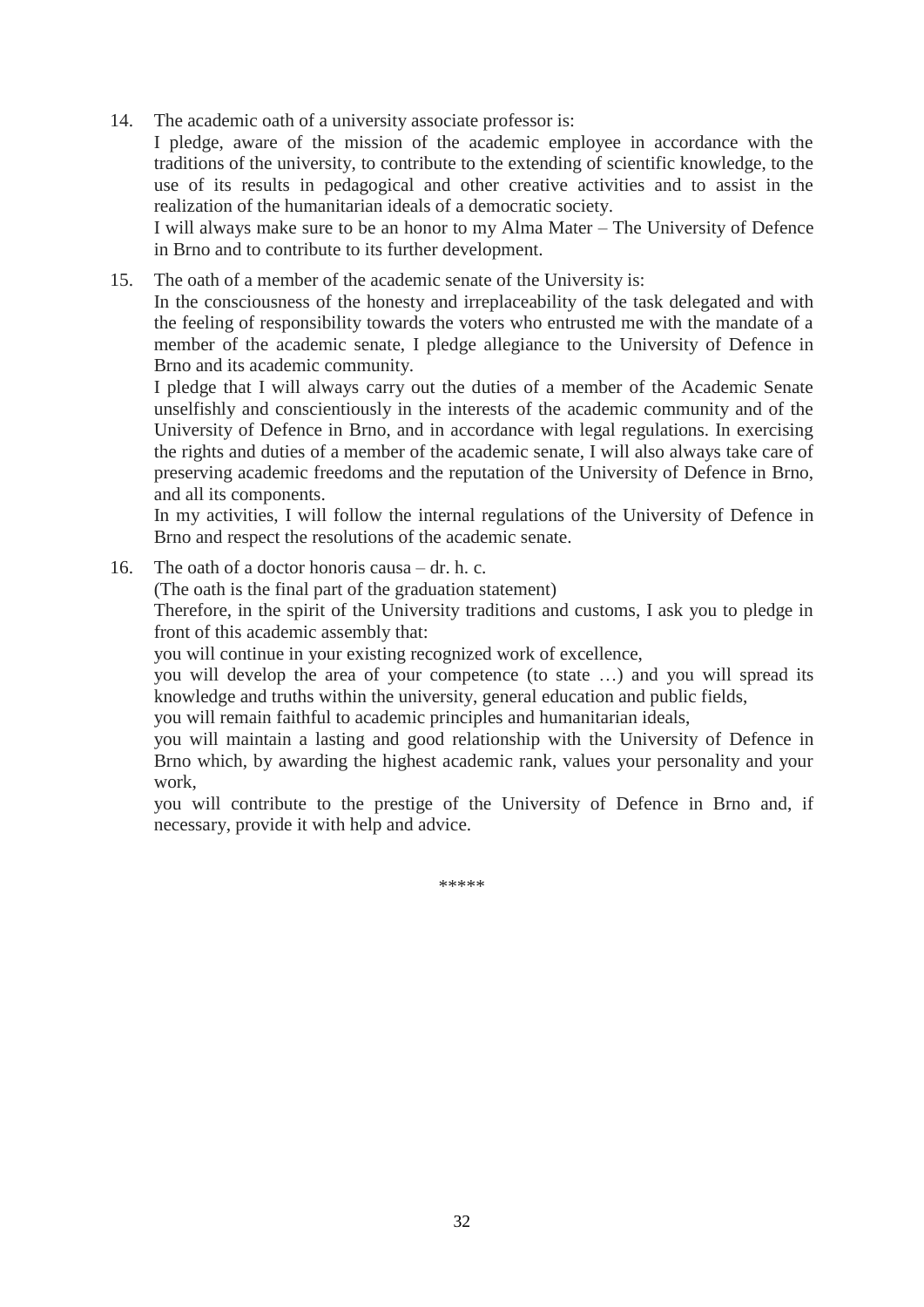# Annex No. 5 MILITARY SYMBOLS

- <span id="page-32-0"></span>1. The battle flag is the highest military symbol of the University. The battle flag is a symbol of military honour and bravery. It reminds each soldier of duty to serve their homeland and to defend it from outside act of aggression $^{70}$ .
- 2. The battle flag was bestowed upon the University by the president of the Czech Republic on the occasion of the Czech public holiday on May 8, 2005.
- 3. The battle flag of the University consists of a flag field and a flagpole. The flag field has a square shape and is fully embroidered. The university emblem is on the yellow background in the middle of the back side of the flag field. Above the emblem is the inscription UNIVERSITY and the inscription DEFENSE under the emblem. On both sides of the emblem there is a single green linden leaf. There is a large national emblem of the Czech Republic on the face side of the flag field. Flame-type tricolour (red-whiteblue) bordering is placed around the flag field on both sides, just as on the standard of the president of the republic. The flagpole is finished at the top with a trio of linden leaves of golden-colour metal.
- 4. Ribbons with historical and honorary names are attached to the pole of the battle flag.

\*\*\*\*\*

 $70B$ asic Regulations of the Armed Forces of the Czech Republic (Zákl-1)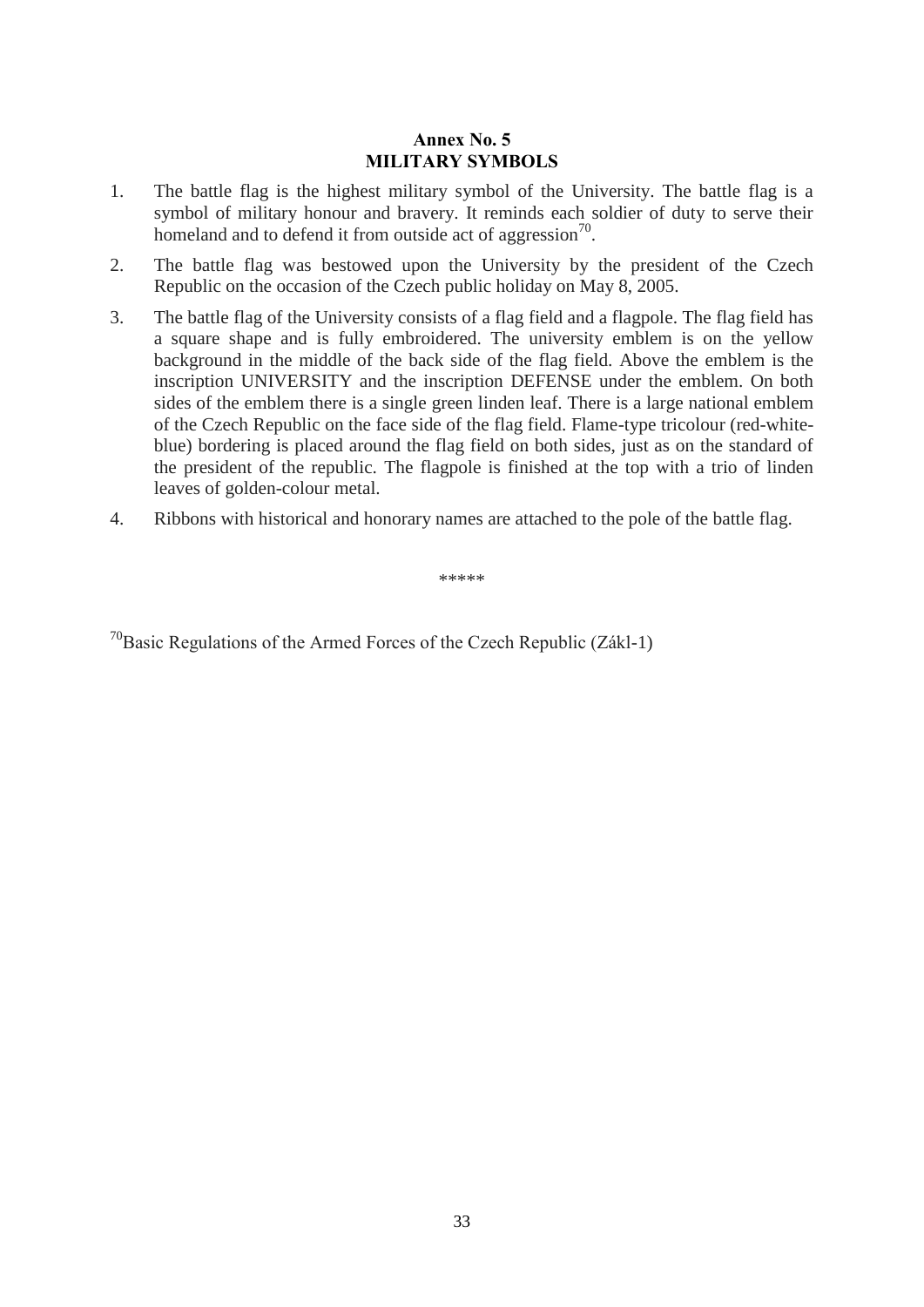# Annex No. 6 EMBLEM

# **Article 1 General Provisions**

- <span id="page-33-1"></span><span id="page-33-0"></span>1. The emblem of the University is used especially during prestige and ceremonial occasions. The use of the emblem is reserved for ceremonial papers and official documents (graduate diplomas, decrees, headings of internal regulations and rectors' measures) and designations or University buildings.
- <span id="page-33-2"></span>2. The University emblem is used in a basic colour or halftone version.

# **Article 2 Illustration of the University emblem**

**The illustration of the basic colour version of the University emblem and the halftone version of the University emblem is as follows:**



\*\*\*\*\*